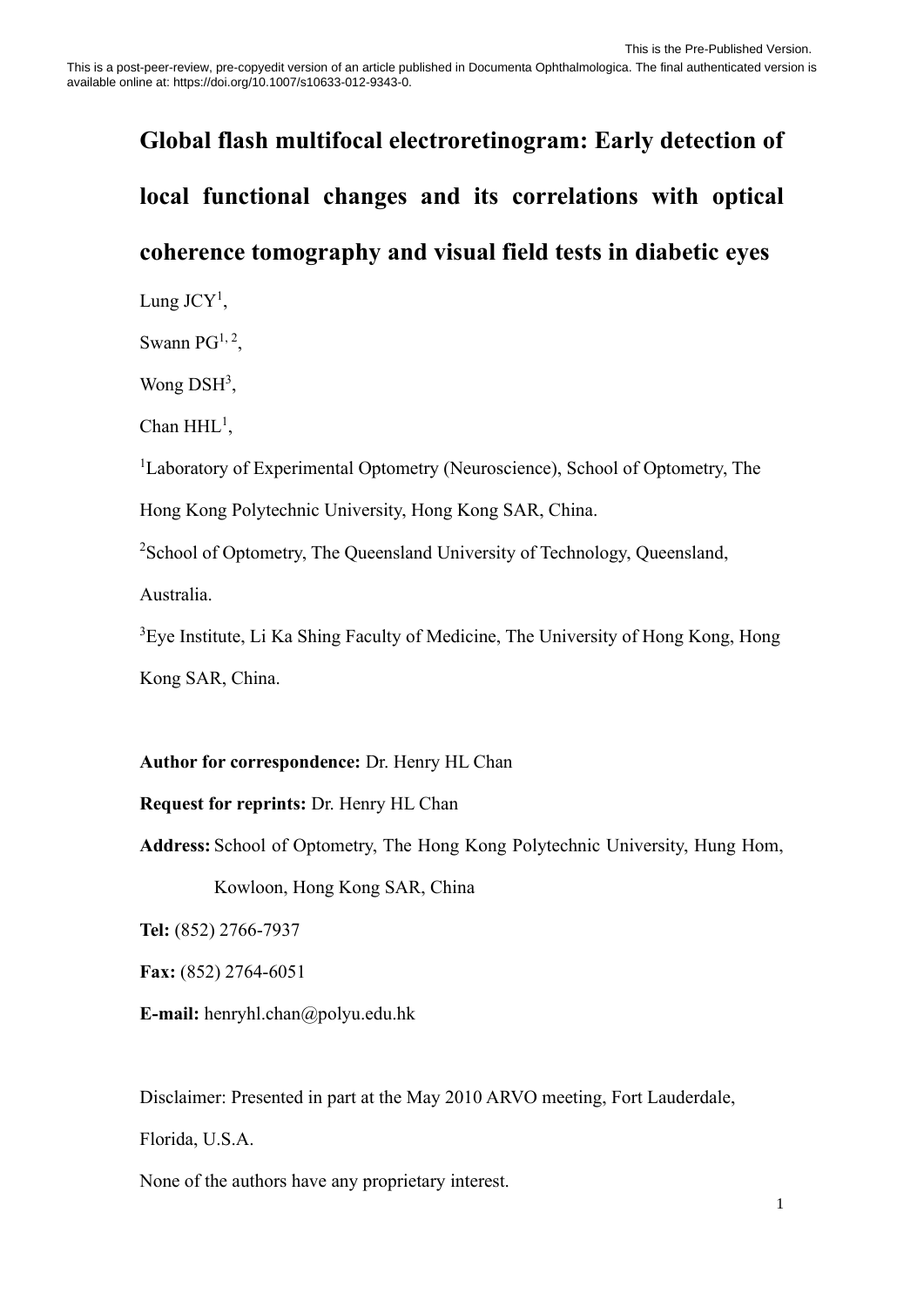# **Keywords and summary statement**

Keywords:

- 1) Diabetes mellitus
- 2) Diabetic retinopathy
- 3) Multifocal Electroretinogram
- 4) Visual field
- 5) Retinal nerve fiber thickness
- 6) Retinal functions

## Summary statement:

In this study, the correlations between the modified multifocal electroretinogram paradigm with clinical functional and morphological assessments were investigated in the human diabetic retina.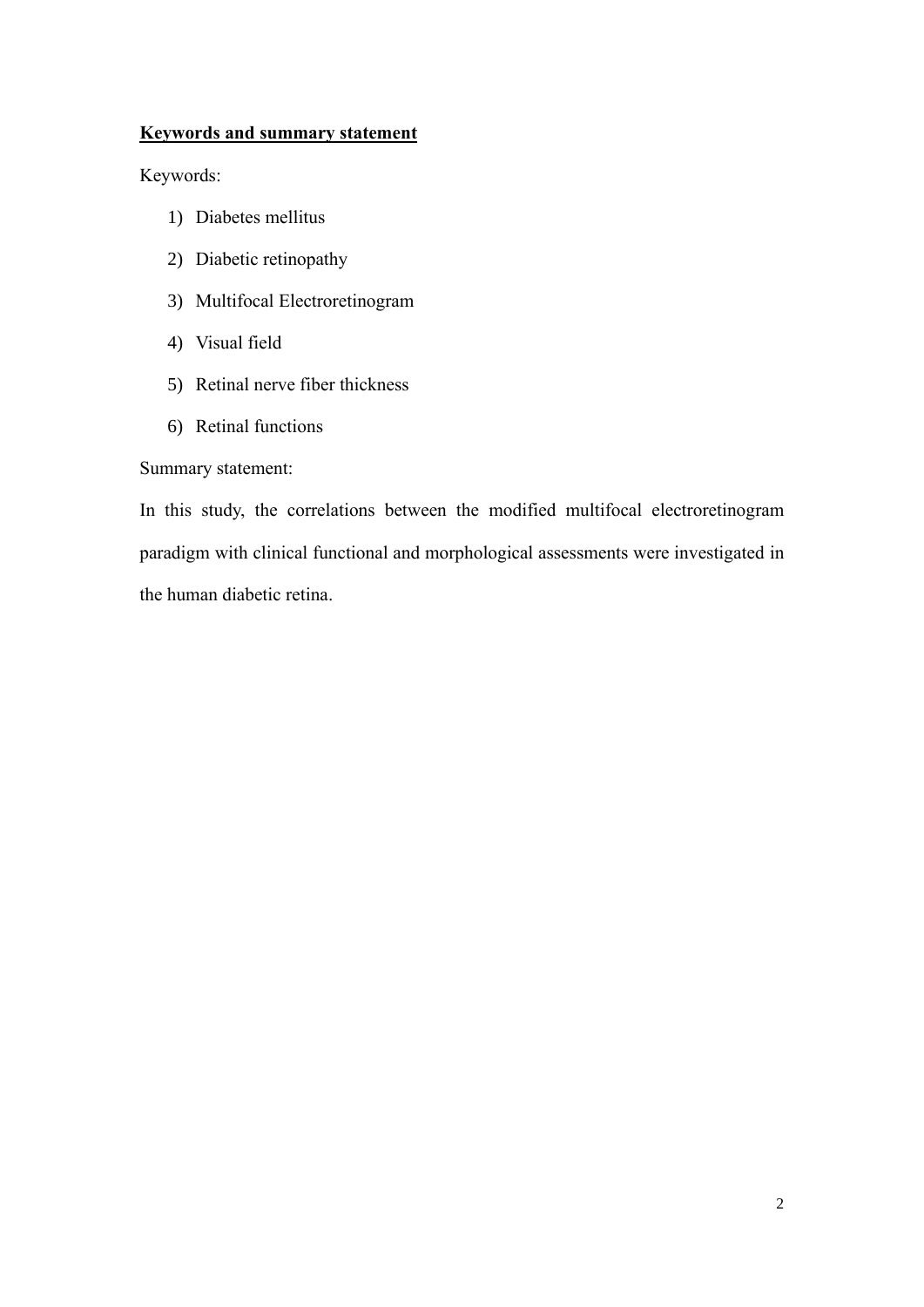#### **Abstract**

**Purpose:** To investigate the correlations of the global flash multifocal electroretinogram (MOFO mfERG) with common clinical visual assessments – Humphrey perimetry and Stratus circumpapillary retinal nerve fiber layer (RNFL) thickness measurement in type II diabetic patients.

**Methods:** Forty-two diabetic patients participated in the study: ten were free from diabetic retinopathy (DR) while the remainder suffered from mild to moderate nonproliferative diabetic retinopathy (NPDR). Fourteen age-matched controls were recruited for comparison. MOFO mfERG measurements were made under high and low contrast conditions. Humphrey central 30-2 perimetry and Stratus OCT circumpapillary RNFL thickness measurements were also performed. Correlations between local values of implicit time and amplitude of the mfERG components (direct component (DC) and induced component (IC)), and perimetric sensitivity and RNFL thickness were evaluated by mapping the localized responses for the three subject groups.

**Results:** MOFO mfERG was superior to perimetry and RNFL assessments in showing differences between the diabetic groups (with and without DR) and the controls. All the MOFO mfERG amplitudes (except IC amplitude at high contrast) correlated better with perimetry findings (Pearson's r ranged from  $0.23$  to  $0.36$ ,  $p<0.01$ ) than did the mfERG implicit time at both high and low contrasts across all subject groups. No consistent correlation was found between the mfERG and RNFL assessments for any group or contrast conditions.

**Conclusion:** The responses of the local MOFO mfERG correlated with local perimetric sensitivity but not with RNFL thickness. Early functional changes in the diabetic retina seem to occur before morphological changes in the RNFL.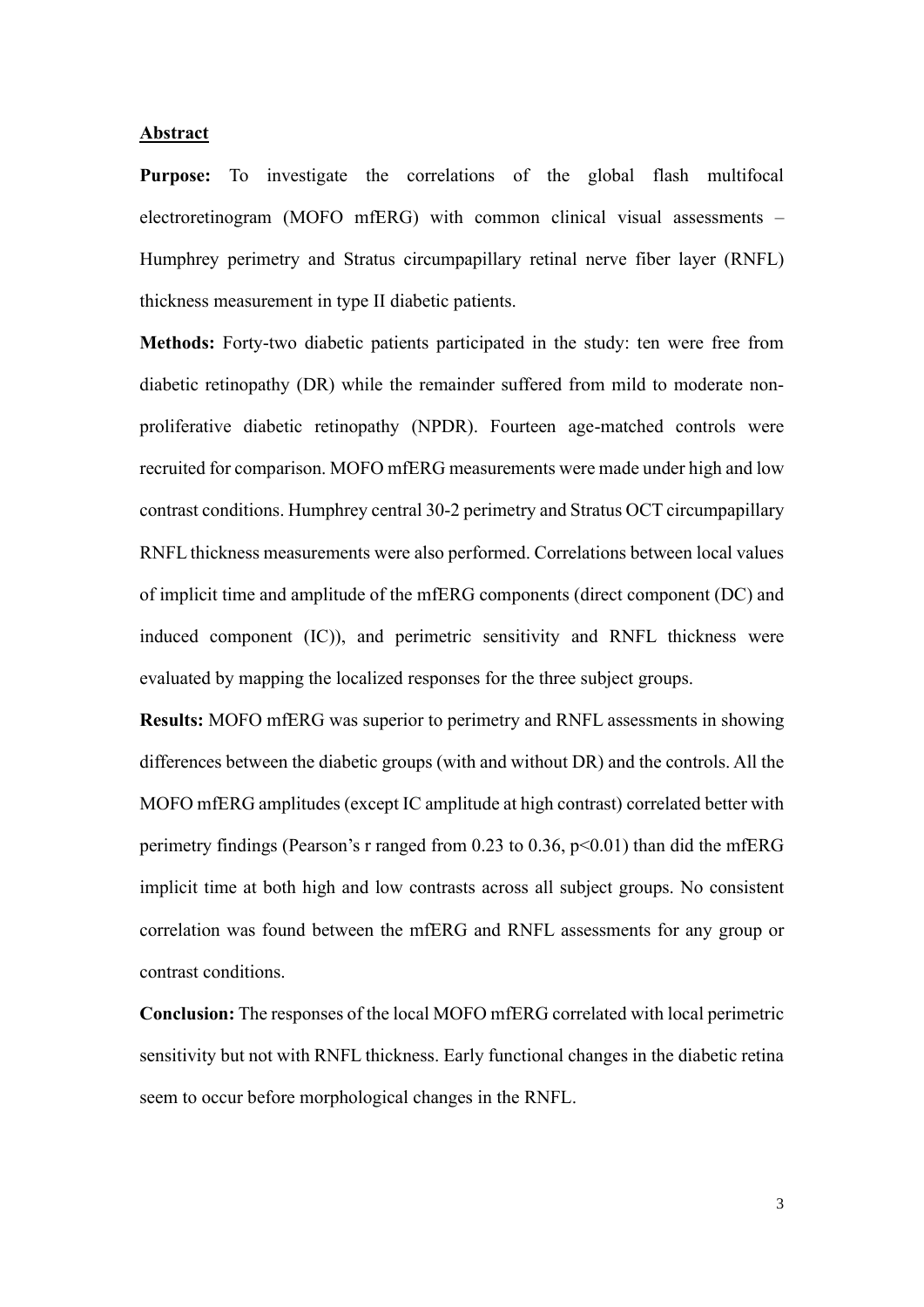#### **Introduction**

Diabetes mellitus (DM) is a group of systemic disorders resulting in hyperglycemia. Vascular anomalies are common complications of DM. The earliest visible sign of vascular anomalies in the eyes are microaneurysms, which lead to the diagnosis of diabetic retinopathy (DR) [1]. DR is one of the leading causes of blindness in the working-age population [2].

In a rat model, Barber and co-workers demonstrated that neural apoptosis occurs shortly after DM is induced [3-6]. They proposed that neural apoptosis would cause functional and anatomical changes of the inner retina even before the existence of visible vascular lesions. With the development of new diagnostic instruments, changes in the retinal nerve fiber layer (RNFL) thickness have been evaluated in diabetic patients. Optical coherence tomography (OCT) is an optical diagnostic instrument which provides an objective and non-invasive measurement of cross-sectional retinal thickness. Thinning of the neuronal layer has been reported in the human diabetic retina [7-11]. Visual function, assessed by automated perimetry, which provides a subjective measurement of luminance increment sensitivity at different visual field locations, has also been shown to be disturbed before visible DR lesions occur [10,12-15]. These two common clinical assessments have been reported to be useful in detecting early changes in diabetic retina [7-12,16].

The full-field flash electroretinogram (Flash ERG) and multifocal electroretinogram (mfERG) [17], have been reported to detect functional changes objectively in the human diabetic retina at an early stage [18-31]. In our previous study [32], a modified global flash mfERG (MOFO mfERG) paradigm was applied to examine early functional changes in the diabetic retina. The MOFO mfERG helps in separating the

4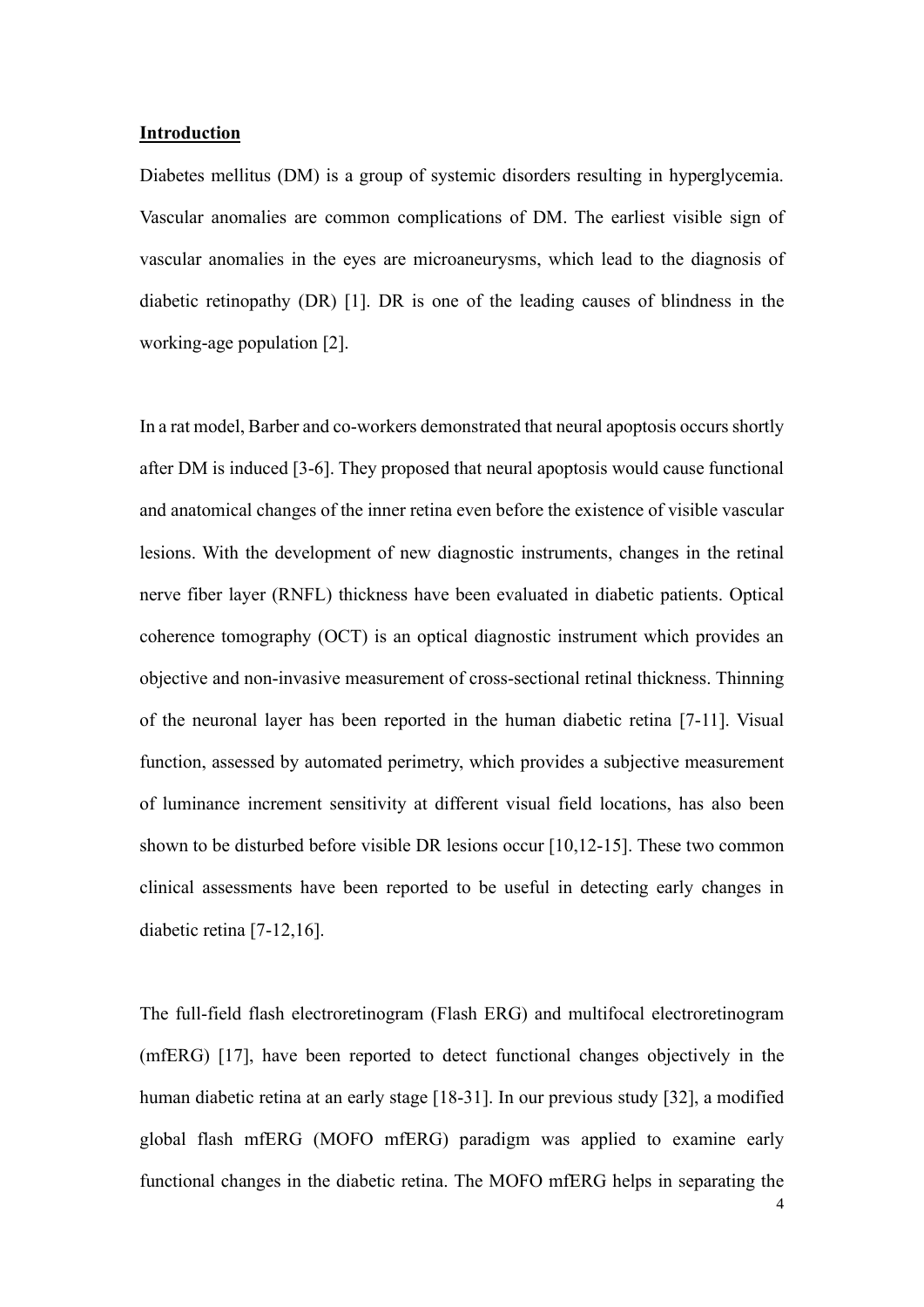"middle" and "inner" retinal responses. There are two main components in the MOFO mfERG response: the direct component (DC) (predominantly from the middle retina) and the induced component (IC) (predominantly from the inner retina) [33]. It has been found that both the middle and inner retinal functions deteriorate before the vascular lesions are visible in DM patients [32].

In the present study, we aim to compare the findings of our electrophysiological assessment with the automated perimetry and the OCT RNFL thickness measurements in the diabetic retina, in order to understand their relationships at the early stages of DM and to study the difference of the correlations between tests at various levels of DR severity.

#### **Methods**

#### Subjects

Forty-two patients with type II DM were recruited for the study: ten (aged  $51.0 \pm 6.9$ ) years) were free from DR while thirty-two (aged  $49.5 \pm 5.8$  years) had non-proliferative diabetic retinopathy (NPDR). Fourteen healthy controls (aged  $49.4 \pm 7.0$  years) were recruited for comparison. All subjects had visual acuity better than 6/9. Their refractive errors were between +3.00 D and -6.00 D and astigmatism was less than -1.25 D. Subjects with systemic or ocular diseases other than DM or DR were excluded. Detailed eye examination including dilated fundus examination was carried out for each subject. One eye was randomly selected for this study.

The instantaneous plasma glucose data were obtained from ten controls and forty diabetic patients using a plasma-glucose meter (Accu-Chek Compact Plus, F.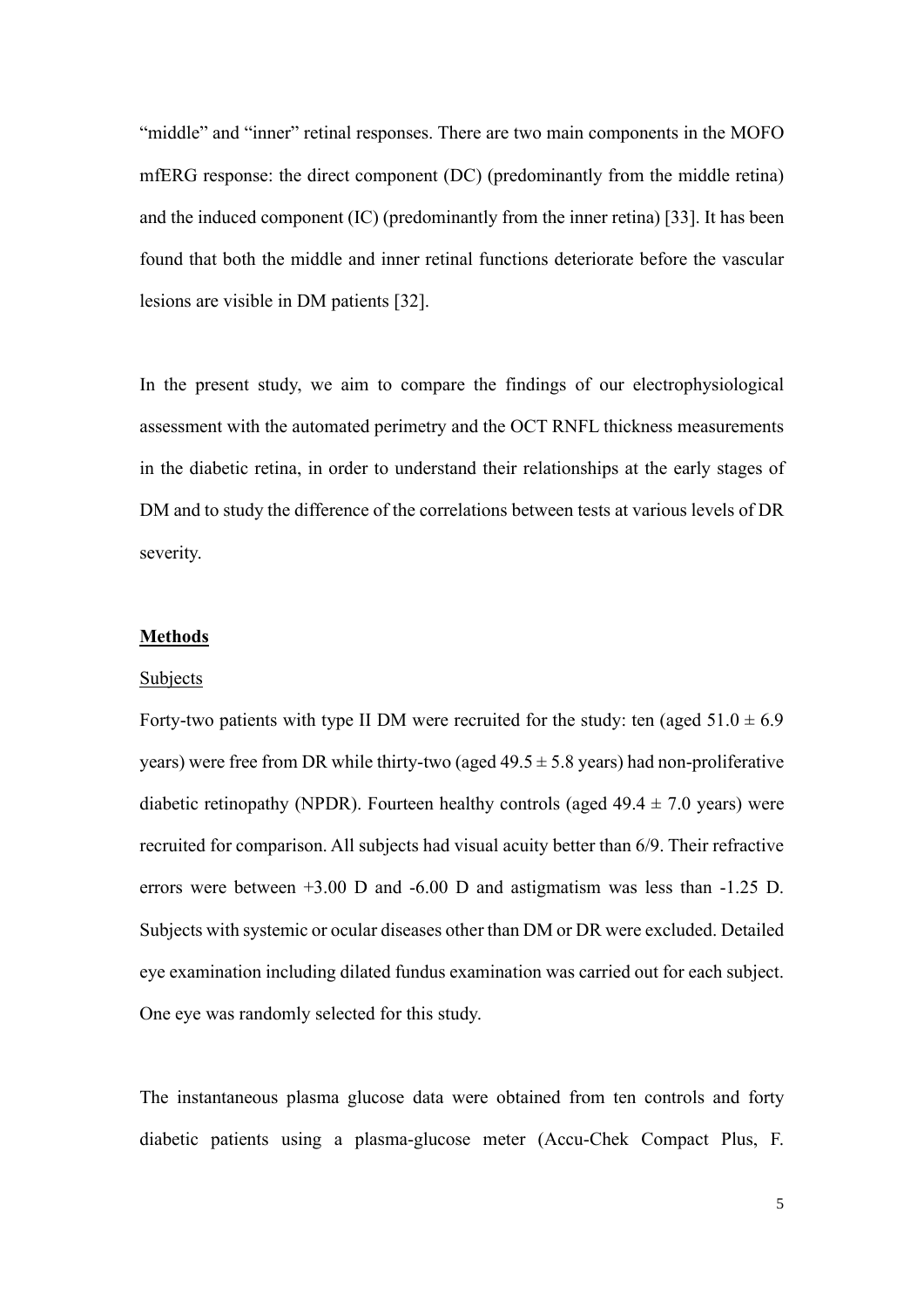Hoffmann-La Roche Ltd, Basel, Switzerland); testing occurred more than two hours after any food intake.

All procedures of the study followed the tenets of the Declaration of Hesinki. This study was approved by the Ethics Committee of The Hong Kong Polytechnic University. Informed consent was obtained from each subject following full explanation of the experimental procedures.

#### Measurement

#### 1) mfERG stimulation and recording

A VERIS Science 5.1 system (Electro-Diagnostic-Imaging, Redwood City, CA, USA) was used for the MOFO mfERG measurement. The instrumental set-up was similar to that described in our previous studies [32,34,35]. Briefly, the mfERG stimulation was a 103 scaled hexagonal pattern which subtended 47° horizontally and 44° vertically. It was displayed on a high luminance CRT monitor (FIMI Medical Electrical Equipment, MD0709BRM, Saronno, Italy) with a frame rate of 75 Hz. A cycle of the MOFO mfERG stimulation included four video frames: a multifocal flash frame, a dark frame, a global flash frame and another dark frame. The multifocal frames were modulated between bright and dark phases according to a binary pseudo-random m-sequence  $(2^{13}$ -1). Each subject had the mfERG measurement made at both high contrast (98% contrast; bright phase: 200 cd/m<sup>2</sup>; dark phase: 2 cd/m<sup>2</sup>) and low contrast (46% contrast; bright phase: 166 cd/m<sup>2</sup>; dark phase: 61 cd/m<sup>2</sup>) in random order with the background luminance of 100 cd/m<sup>2</sup>. The measurement for each contrast level was divided into 32 segments and lasted for about 8 minutes. Short breaks were provided between segments. Any segment with blinks or eye movements was discarded and re-recorded immediately.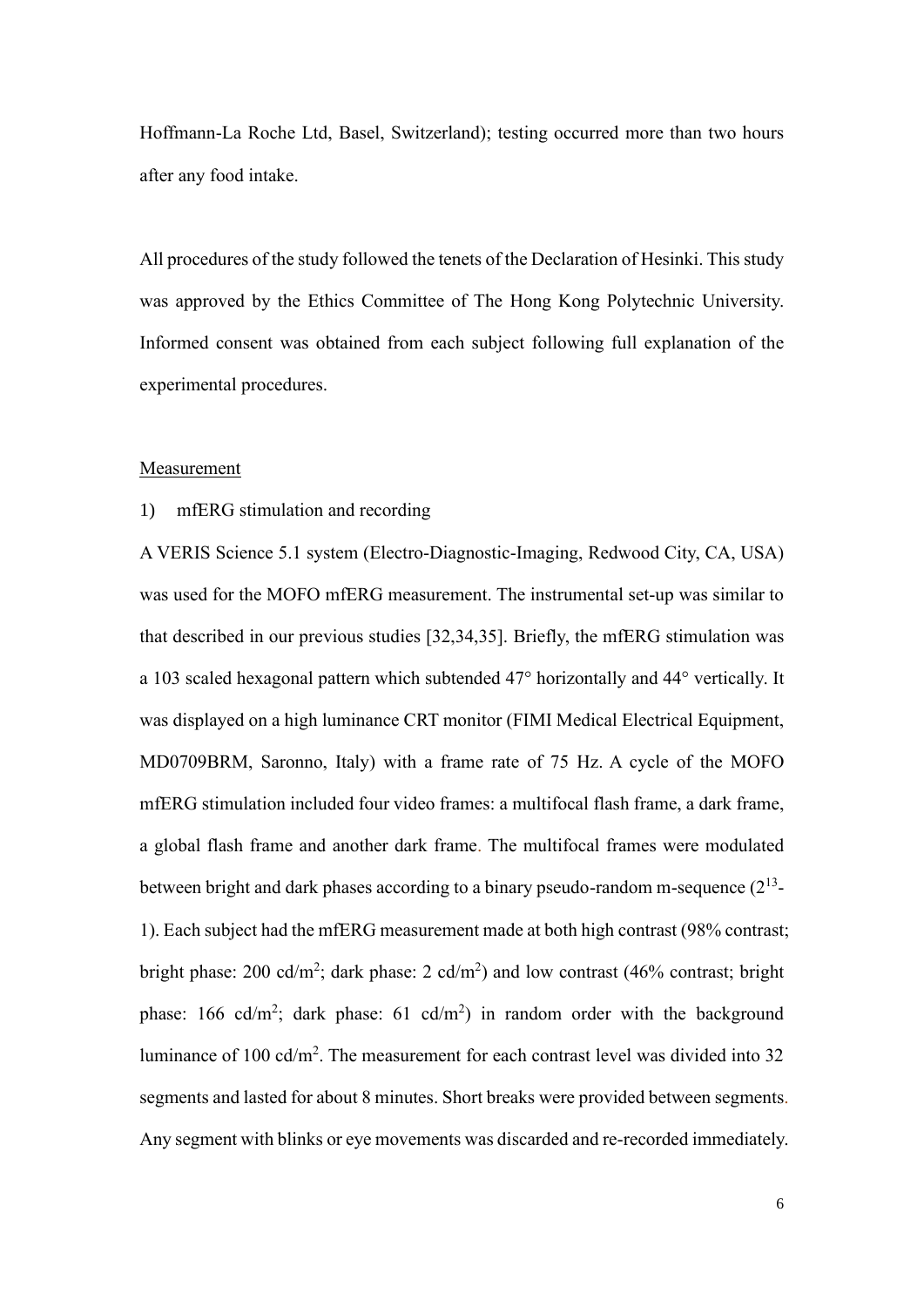One eye of each subject, with the pupil dilated by 1% tropicamide (Alcon, Fort Worth, TX, USA), was randomly selected for mfERG measurement. A Dawson-Trick-Litzkow (DTL) electrode was used as the active electrode. A gold-cup reference electrode was placed 10 mm lateral to the outer canthus of the tested eye, and a similar ground electrode was placed on the central forehead. The signal was amplified 100,000 times with the bandpass from 3 to 300 Hz (Grass Instrument Co., Quincy, MA, USA). The amplitudes and implicit times of the DC and IC for both contrast conditions (Fig. 1) were measured as described in previous studies [32,34-37].

#### 2) Optic coherence tomography (OCT)

The circumpapillary retinal nerve fiber layer (RNFL) thickness was measured using the Stratus OCT (Carl Zeiss Meditec, Inc., Dublin, CA, USA) using the fast scanning mode. The scanning area was circular with a 3.4 mm diameter. The circle centre was aligned with the centre of the optic nerve head. The RNFL thickness within the circular region was further divided into 12 sectors and the sectoral RNFL thickness was then used for analysis (see below).

#### 3) Visual field (VF)

The Humphrey Field Analyzer (Carl Zeiss Meditec, Inc., Dublin, CA, USA) was used to measure monocular visual field in this study. The white-on-white static protocol "Central 30-2 (SITA-fast)" was chosen to assess the central 60 degree field; fullaperture lenses were placed in front of the patient's tested eye to correct refractive errors for the viewing distance of the VF analyzer. The locations of the VF test spots were plotted on a grid; the grid was then overlaid with the mfERG topography which was divided into 35 regions for further analysis [18,35,38,39]. The overlay is shown as in fig. 2. Details of the grid scaling and alignment are discussed below.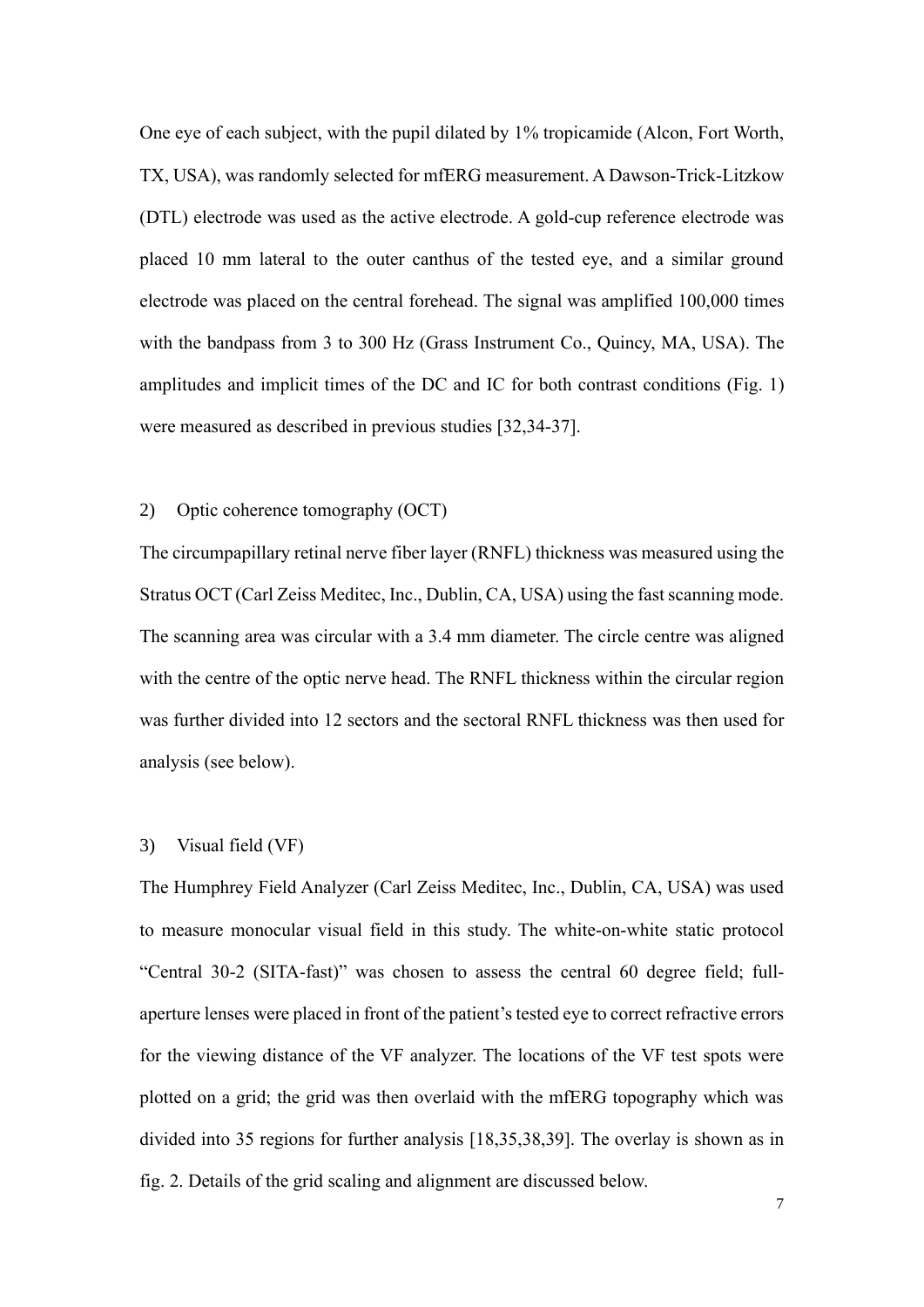#### 4) Fundus photodocumentation

A Topcon IMAGEnet fundus camera was used to take fundus photographs of the tested eye centrally and at eight peripheral locations for each subject. The photographs were then combined to form a mosaic for each subject.

#### Data analysis

#### 1) MOFO mfERG parameters

The 103 mfERG trace arrays were divided into 35 regions as suggested by Bearse and co-workers [18,39]. The mfERG from left eyes was reflected so that all data resembled those from right eyes. The amplitudes and implicit times of the local MOFO mfERG responses (i.e. DC and IC) were collected for analysis (Fig. 1). For each region, data of mfERG parameters from the control group were used to calculate the means and standard deviations (SD) which were then used to calculate z-scores of the mfERG parameters. Using z-scores for further analysis helps in eliminating topographic asymmetry of the mfERG and provides the same basis for comparison [18,35,39-41]. Each subject had 35 regional z-scores (calculated based on the regional means and SD of the control group) across one's own mfERG topography. An averaged z-score could thus be obtained across the 35 regions for individual subject.

#### 2) Visual field (VF) sensitivity

In the Humphrey visual field analyzer, two parameters could be obtained directly from the print-out: mean deviation (MD) and local total deviation (TD). MD is the numerical value of averaged VF sensitivity difference from the age-norm provided by the manufacturer of Humphrey analyzer. TD is the numerical value which indicates the difference from the age-norm at each tested location on the field. In this study, the MD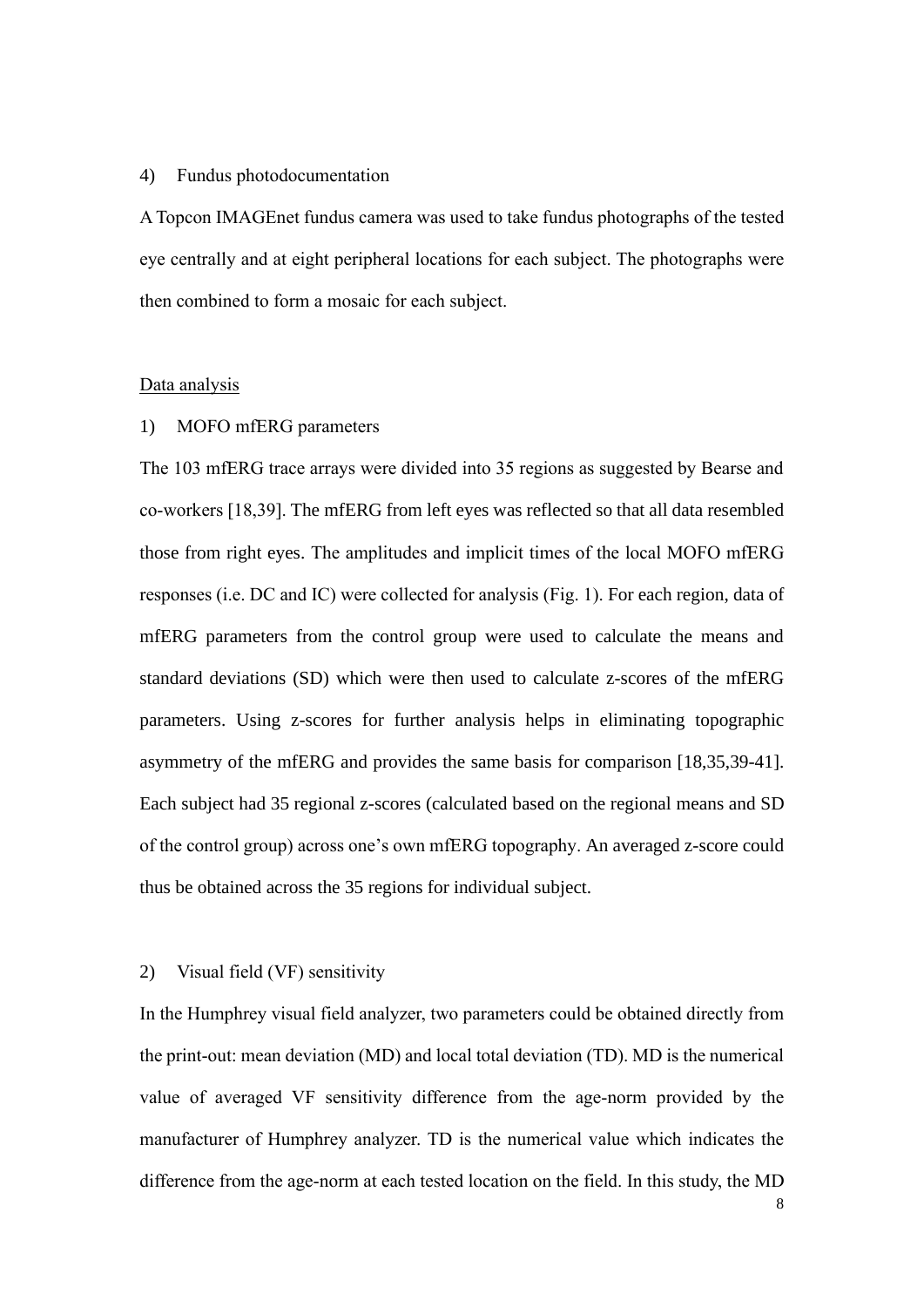and local TD were used for analysis in order to provide the same basis for comparison among different subject groups [42,43]. The MD was correlated with the plasma glucose level to evaluate the relationship in between and compared among the three subject groups. The TD of each VF test spot which fell in the mfERG topography was used to map with the mfERG responses in order to evaluate its correlation with the electrophysiological assessment.

#### 3) RNFL thickness

The mean RNFL thickness and the RNFL thickness values obtained in each of the 12 sectors measured by the OCT within the circular scanning region were used for analysis. The averaged RNFL thickness of each subject correlated with the plasma glucose level and compared among the three subject groups. To eliminate topographic asymmetry, the sectoral RNFL thicknesses of the control group were used to calculate the sectoral z-scores for individual subject as suggested by Bronson-Castain and co-workers [19]. At each sector of RNFL thickness, the values from the control group were firstly averaged. This value was then used to calculate the sectoral z-score of each subject using: [(Individual sectoral thickness – averaged sectoral thickness from controls)/ averaged sectoral thickness from controls]. This provides the same basis for comparison among the three groups of regional data after mapping between mfERG topography and RNFL profile.

4) Duration of DM, plasma glucose level and averaged findings of the three ocular assessments (mfERG, RNFL thickness and VF sensitivity)

Duration of DM among the diabetic patients was ranked in 3 categories: less than 5 years, duration ranged from 5 to 10 years, duration more than 10 years. Median of the duration ranking was reported for the diabetic groups in the results below.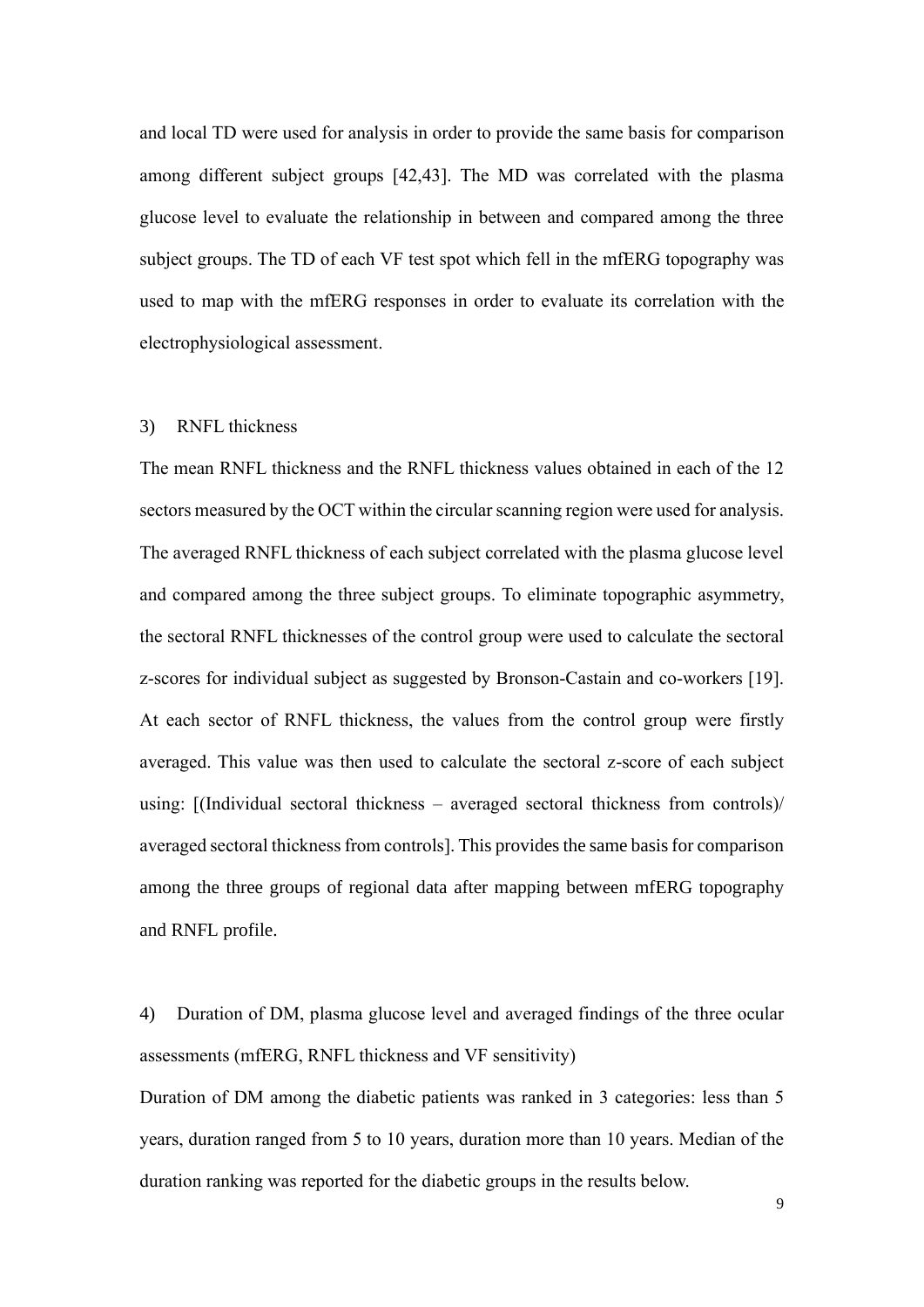Plasma glucose level and the averaged results of the three ocular assessments were compared among the control subjects, the DM patients without DR and the DM patients with NPDR using one-way ANOVA; significance levels were adjusted using Bonferroni's correction. Pearson's correlation (r) was evaluated between the plasma glucose level and the averaged mfERG responses, mean RNFL thickness and VF MD among the three subject groups.

5) Correlations of the local retinal responses among three ocular assessments by mapping

Fundus photographs, mfERG data and VF data were all provided at different scales. They were converted to a common scale by measuring the distance from fovea/ fixation point to disc centre/ blindspot depression. This was used as a baseline to adjust the scale of the two-dimensional data.

a) Mapping of the fundus photographs with the mfERG topography

As mentioned above, a mosaic photograph was formed for each individual. By overlapping the fovea and optic disc of the photographs with the central peak and blindspot depression of the mfERG topography respectively, the mosaic photographs were aligned with the 103-hexagonal mfERG topography. Fundus photographs were then divided into 35 regions following the mfERG topography in fig.  $2$  [18,39]. A retinal specialist who was masked to each patient's diagnosis then rated each region for presence or absence of a DR lesion.

This was done for the three groups of subjects, thus allowing creation of three groups of regional data:

Group I – Regional data from the control group only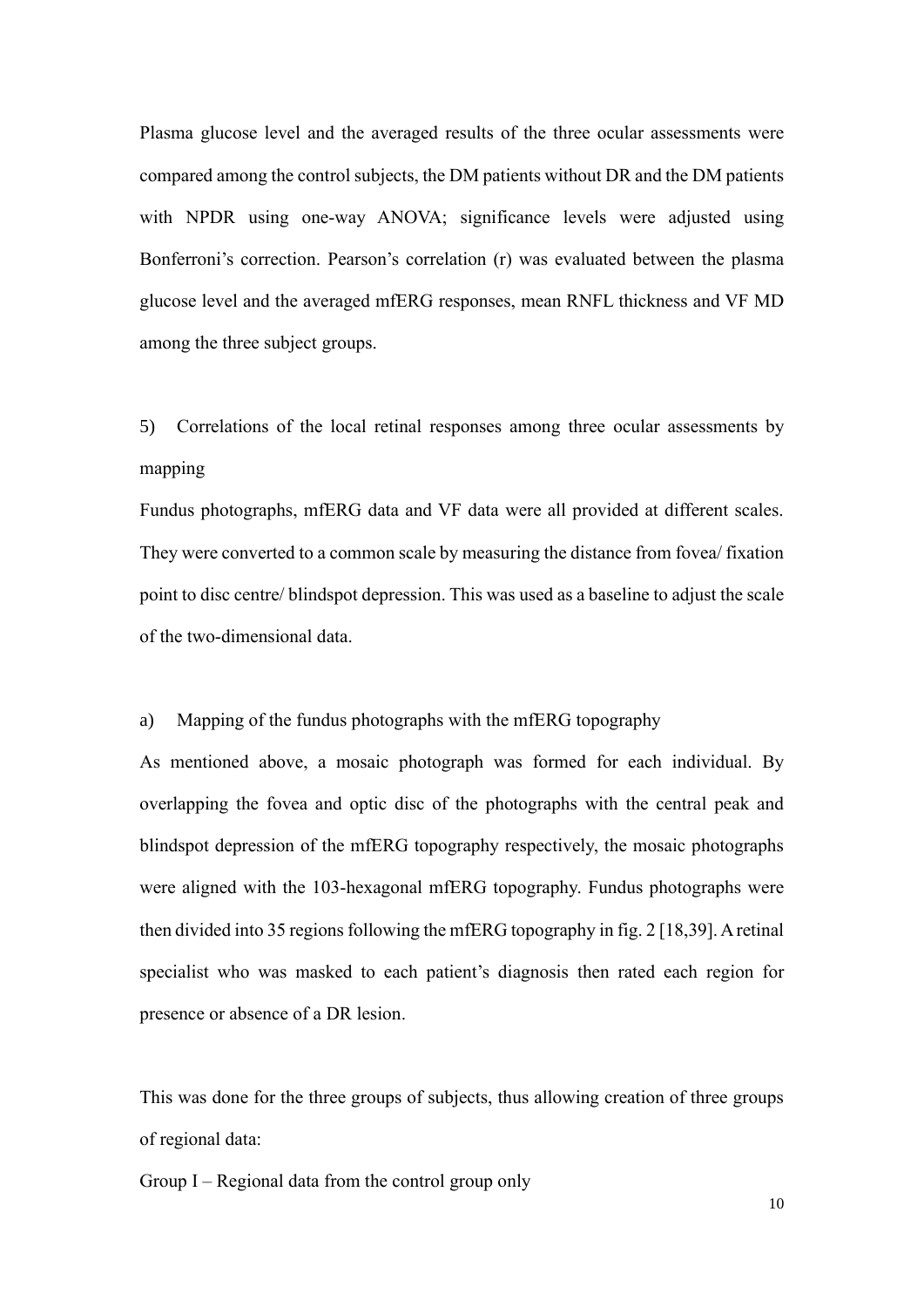Group II – Regional data from the DM patients (without any DR signs) only

Group III – Regional data from the DM patients with NPDR only, but only those with DR lesions were included. Those regions without DR lesions were discarded to avoid confusion with group II

b) Mapping of the mfERG topography with the VF test grid

The 103 hexagonal stimulus pattern of mfERG was aligned with the VF test grid. The locations of the blindspot and the fixation point (i.e. foveal peak) in mfERG topography were overlaid with the blindspot and fixation point of the VF test grid respectively. By overlaying the VF test grid with the 35-division mfERG topography as shown in fig. 2, the mfERG parameters measured at each division could be grouped with the TD of the VF test spot that fell within the division. If more than one VF test spot fell within the same mfERG division, the TD of those VF test spots were averaged before matching with the mfERG parameters. As the Humphrey central 30-2 program (central 60°) provides a larger field of view than that of mfERG ( $\sim$  47 $\degree$ ), those VF test spots which fell outside the mfERG topography were excluded from the study. Once groupings of mfERG parameters and VF TD values were accomplished, correlation values were calculated.

#### c) Mapping of the mfERG topography with the OCT RNFL thickness profile

The OCT RNFL profile at the optic disc was mapped with the VF test grid (Fig. 2) according to the overlay generated by Garway-Heath and co-workers [44,45]. The fundus locations mapped by Garway-Heath et al. are on a 3° grid, making alignment of their data and ours a simple matter. Together with the mapping applied in the above section between the mfERG topography and the VF test grid, we were able to link the MOFO mfERG topography to its corresponding sectoral RNFL profile obtained from

11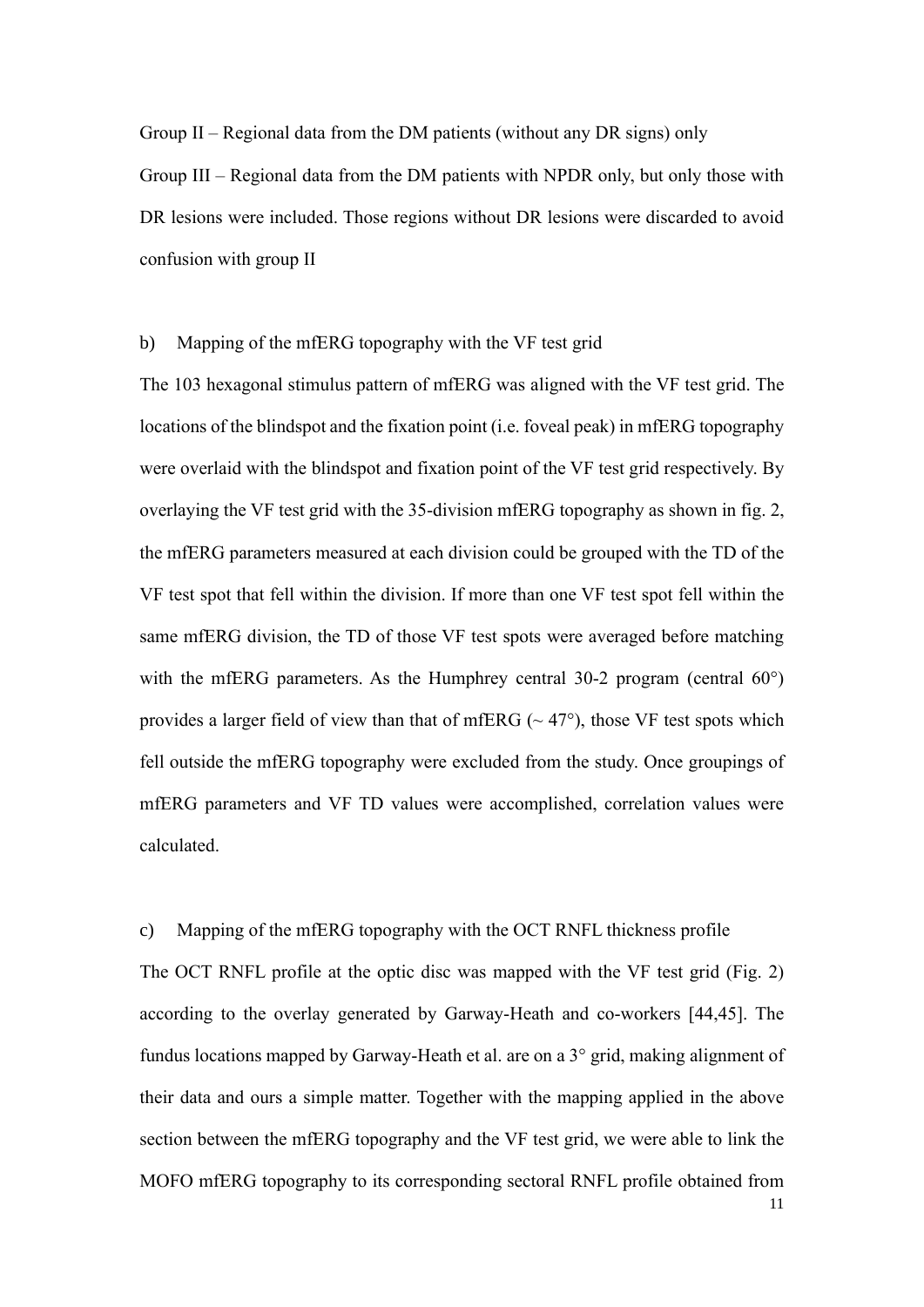the OCT measurement (Fig. 2). If more than one mfERG division fell along a sector of the RNFL profile, the z-scores of the mfERG parameters at that sector were averaged before mapping with the RNFL thickness. The correlation between the regional MOFO mfERG responses and the sectoral RNFL thickness could then be studied.

d) The correlations (Pearson's r) between the local z-scores of the MOFO mfERG responses and the results of two clinical assessments (VF and OCT) were calculated for group I (regional data from the control group), II (regional data from the DM patients without any DR signs) and III (regional data from the DM patients with NPDR). The regional responses of the three ocular assessments (mfERG, RNFL thickness and VF sensitivity) were also compared among group I, II and II. Due to the repeated contribution from individual subject, generalized estimating equation (GEE) with Bonferroni's post-hoc adjustment was used for statistical analysis with the assumption of unstructured working matrix.

#### **Results**

Correlations of the local mfERG responses with the local sensitivity deviation (TD) of VF

After overlaying the MOFO mfERG topography with VF test spots, there were 76 VF test spots which fell into the mfERG topography. This gave a total of 854 VF regional data points: 392 in group I, 280 in group II and 182 in group III (Table 1). The correlations of the local mfERG responses with the local VF TD are shown in table 2 for different groups of data (Group I, II and III). The mfERG amplitude provides a more consistent relationship with the VF findings across various groups than implicit time does.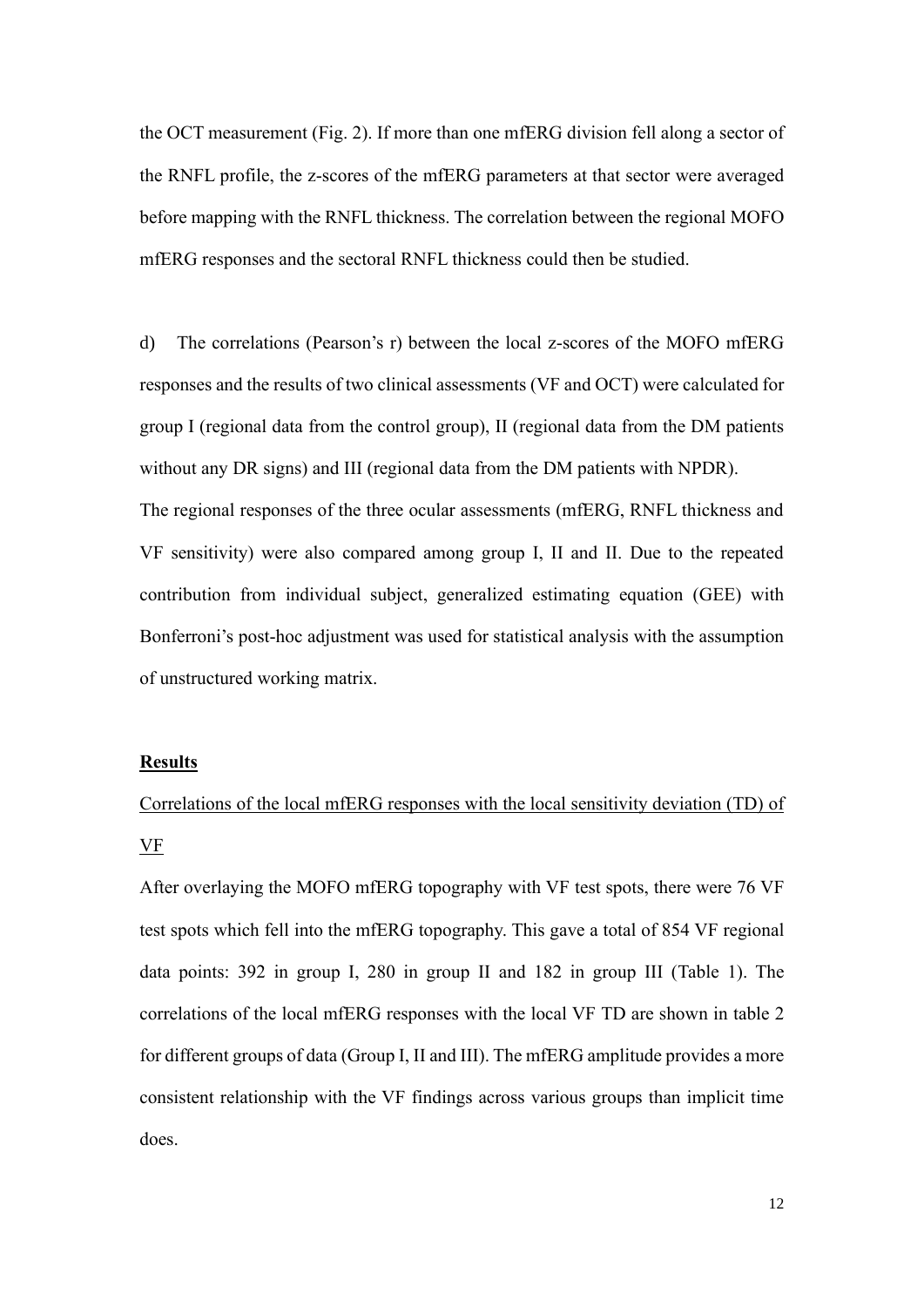#### 1) MOFO mfERG amplitude z-scores

At both high and low contrast levels, the DC and IC amplitudes showed a positive correlation with VF local sensitivity deviation in all three groups of data (except the IC amplitude of group II at high contrast level). Retinal regions with higher luminance sensitivity also showed greater mfERG amplitudes. The Pearson's correlation value ranged from 0.24 to 0.42 ( $p<0.05$ ) (Table 2) (Fig. 3-4). However, the variations of the correlation did not show any trend in terms of the DR lesions or contrast levels.

#### 2) MOFO mfERG implicit time z-scores

No significant correlations with visual field results were found in the diabetic groups (group II and III) in terms of the DC implicit time at either contrast level. For the IC implicit time, significant correlations were found in group II but not in group III at high and low contrast levels. However, the relationship between the IC implicit time and luminance sensitivity was inconsistent across the diabetic groups.

# Correlations of the local MOFO mfERG responses with the sectoral RNFL thickness zscores

There were 398 sectoral RNFL thickness z-scores after mapping with the mfERG topography: 168 in group I, 120 in group II and 110 in group III (Table 1). However, no significant differences were found among these three groups of data ( $p$  $>$ 0.05). The correlations between the mfERG responses with the sectoral RNFL thickness are listed in (Table 3). No significant trends found in correlations between MOFO mfERG parameters and sectoral RNFL thickness; few statistical significant correlations were found between in terms of IC amplitude z-score. However, these correlations were not consistent with the changes of contrast levels or among the various subject groups.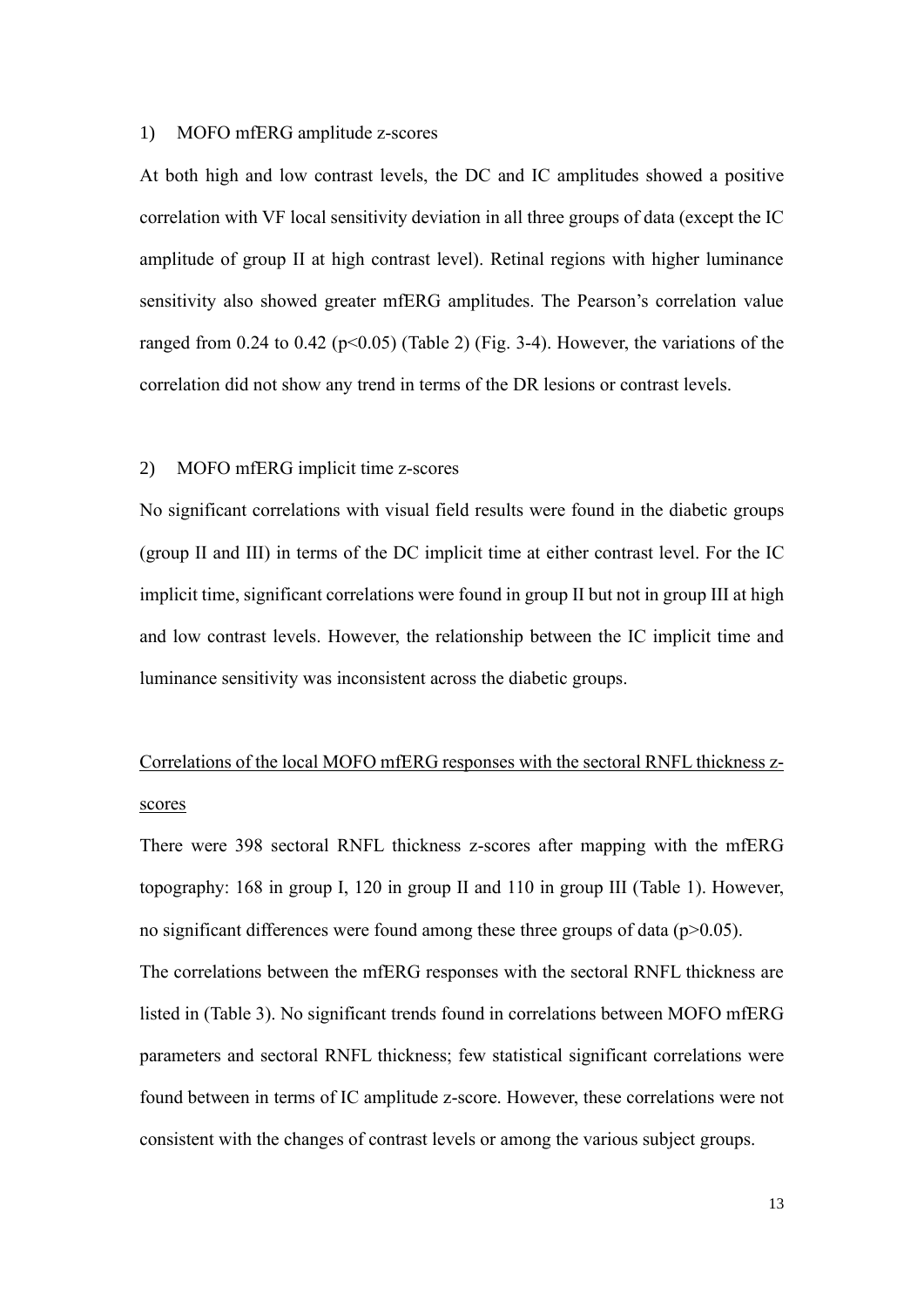# Regional data of Group I, II and III from each measurement (MOFO mfERG, VF and RNFL) after mapping based on mfERG topography

For the MOFO mfERG, there were a total of 1074 regional data values: 490 in group I, 350 in group II and 234 in group III (Table 1).

Only the amplitudes of the DC at low contrast level and IC at the high contrast level were able to differentiate the diabetic data (group II and III) from the control data (group I) ( $p$ <0.05). The amplitudes from the diabetic groups were significantly smaller than those of the control group. There was a significant delay in high contrast DC and IC for group III ( $p<0.05$ ), compared to group I data ( $p<0.05$ ). There was a further delay of DC response in group III in high contrast condition than group II ( $p<0.05$ ). DC and IC implicit time findings did not differentiate between diabetic data (group II and III) and the control data.

Compared with the corresponding VF regional data points after overlaying the MOFO mfERG topography with VF test spots as shown in table 1, it was found that only the regions with DR lesions demonstrated a marked reduction in VF sensitivity  $(p<0.01)$ compared to the regional data from the controls (group I).

However, for the sectoral RNFL thickness z-scores collected after mapping with the MOFO mfERG topography (Table 1), no significant differences were found among these three groups of data  $(p>0.05)$ .

Relationship of the plasma glucose levels with the averaged mfERG responses, VF sensitivity deviation and RNFL thickness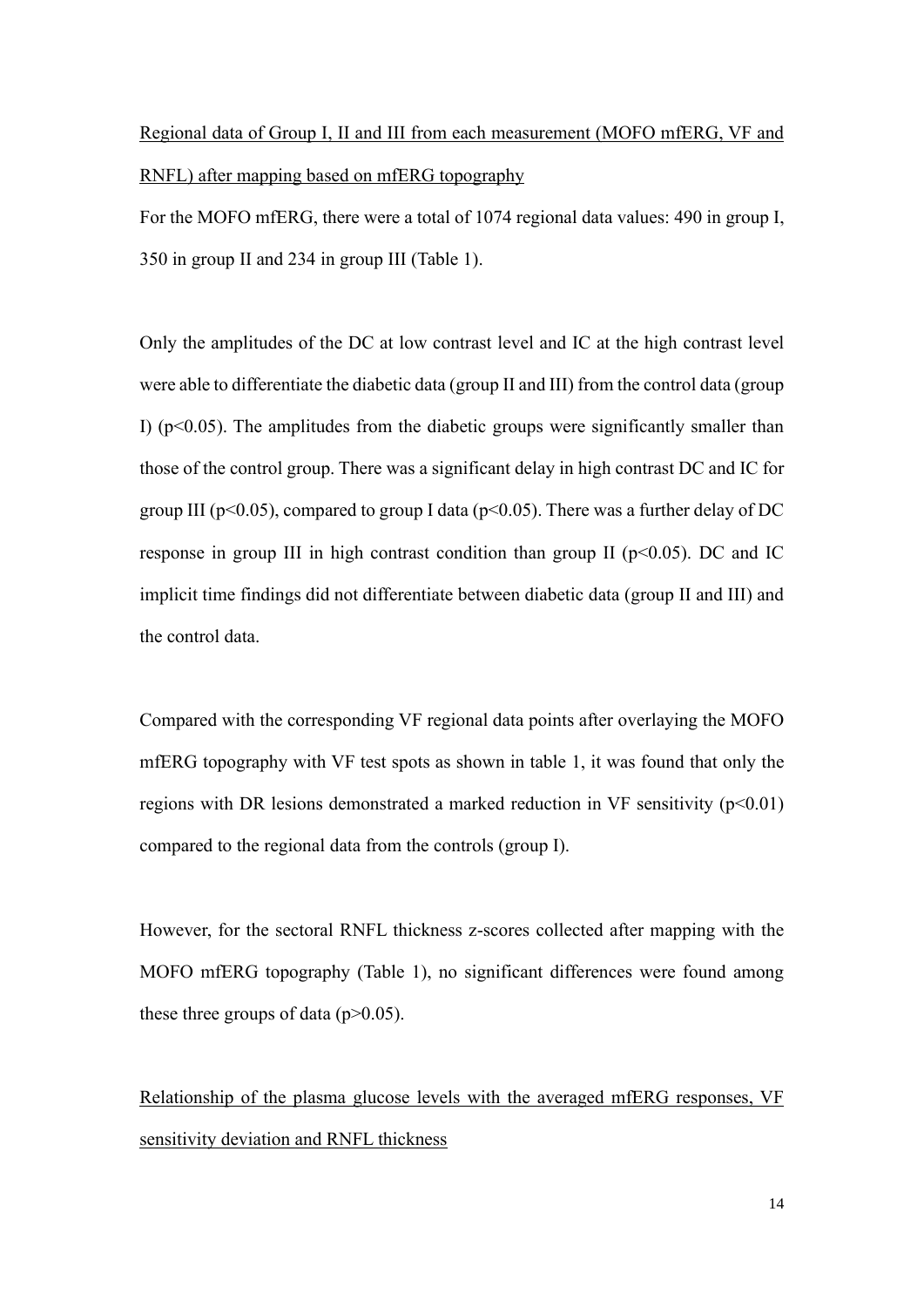The control subjects had significantly lower plasma glucose levels than did the diabetic patients, either with or without DR ( $p<0.02$  and  $p<0.01$  respectively) (Table 4).

The MOFO mfERG IC amplitude z-score for the low contrast condition in the control group increased with the plasma glucose level  $(r=0.731, p<0.02)$ . There were no significant correlations between DC or IC amplitude z-scores at either contrast level and glucose level for either group of diabetic patients. No significant correlations were found between plasma glucose levels and RNFL thickness or VF assessments in all groups of subjects (controls, DM patients with or without DR).

#### **Discussion**

Our findings demonstrated that the MOFO mfERG responses generally correlated better with the results of perimetric testing than those of the RNFL thickness measurement in diabetes. Among these three assessments, only the MOFO mfERG differentiates the "No DR" regional data (group II) from the control group (group I). The MOFO mfERG amplitude provides a more consistent relationship with the clinical perimetric test across retinal regions than does implicit time. RNFL thickness has no relationship with the functional testing performed in this study.

We found that the local VF sensitivity deviation (i.e. TD), rather than the RNFL thickness, was moderately correlated with most of the MOFO mfERG parameters in the control data. It is not surprising that an electrophysiological assessment correlates better with a clinical functional test than with a morphological test in these subjects. Visual field assessment has been applied in studies of DM patients, but whether VF measures can differentiate diabetic patients without DR from healthy controls is still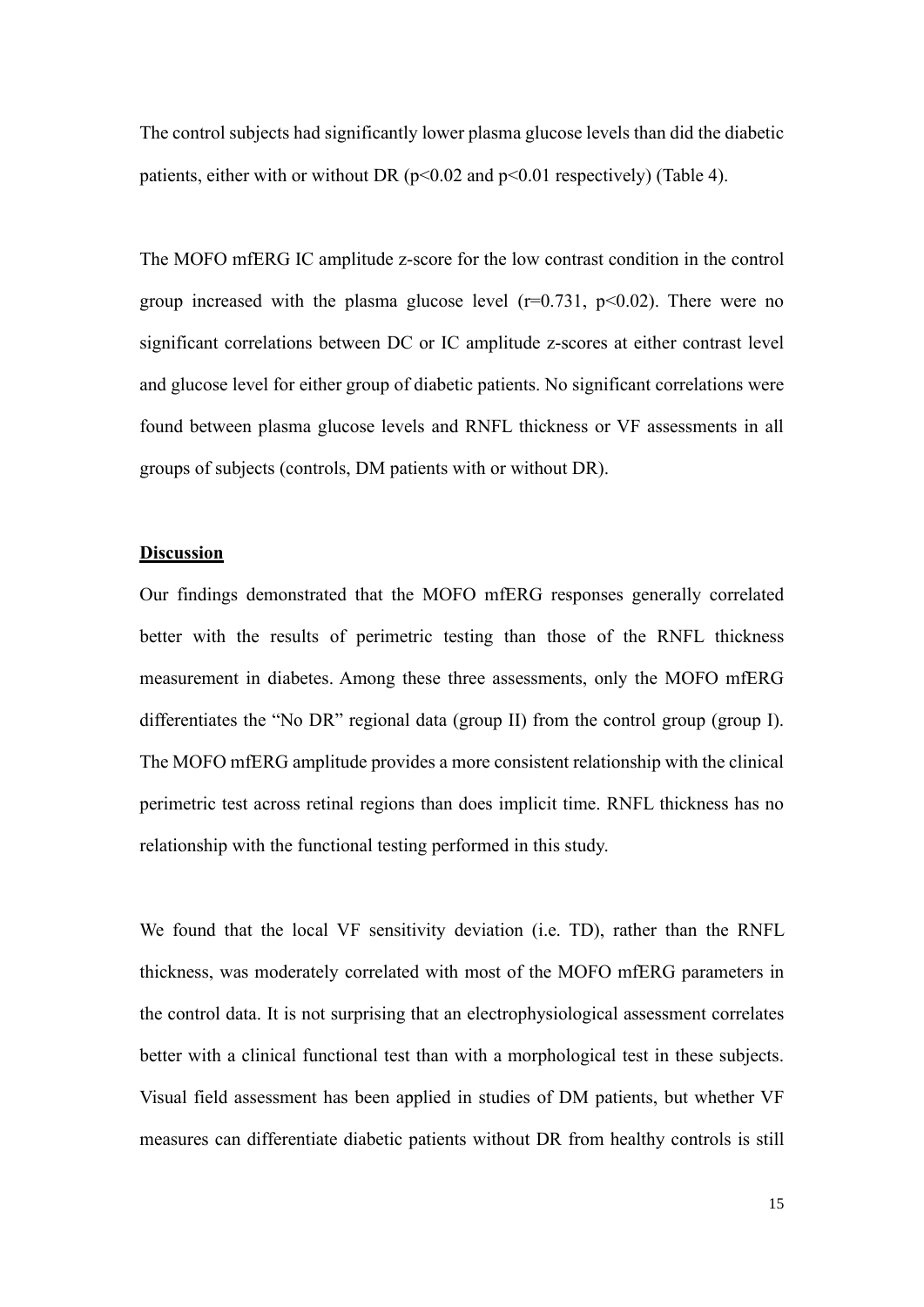controversial. It is generally accepted that the VF mean deviation should decrease with increasing DR severity [10,12,16,46,47].

Two main components are found in the global flash stimulation of the mfERG: the direct component (DC) and induced component (IC) [37]. Pharmacological dissection of the responses in the porcine eye indicates that the DC component mainly originates from the bipolar cells with some oscillatory responses from the inner retina and there is little contribution from the photoreceptors. The IC component mainly originates from the inner retina, especially the ganglion cells [33]. Under the stimulation with less than 60% contrast, the inner retinal response becomes more obvious [48-50]. This paradigm has been applied in various ocular diseases to study changes in retinal adaptation [25,36,51-53].

Correlations between mfERG amplitudes and VF parameters were more consistent than correlations between implicit time and VF parameters in the diabetic samples (group II and III). Only group II showed a significant negative association between the VF and the IC implicit time. There was an opposite change in the correlation direction from group I to group II (as shown in table 2) for the high and low contrast conditions. Although the mechanisms for the mfERG amplitude and implicit time changes in DM patients are not understood, neither reduced contrast levels nor the increased DR severity led to a great change in the values of Pearson's r between MOFO mfERG parameters and VF sensitivity deviations. This result should be repeated to determine whether the relationship between VF and IC implicit time can be substantiated or whether it is anomalous. In both previous [25,32,35] and current studies, the amplitudes of the MOFO mfERG paradigm demonstrated a greater ability in showing the group difference between the healthy and diabetic groups (with or without DR); moreover, it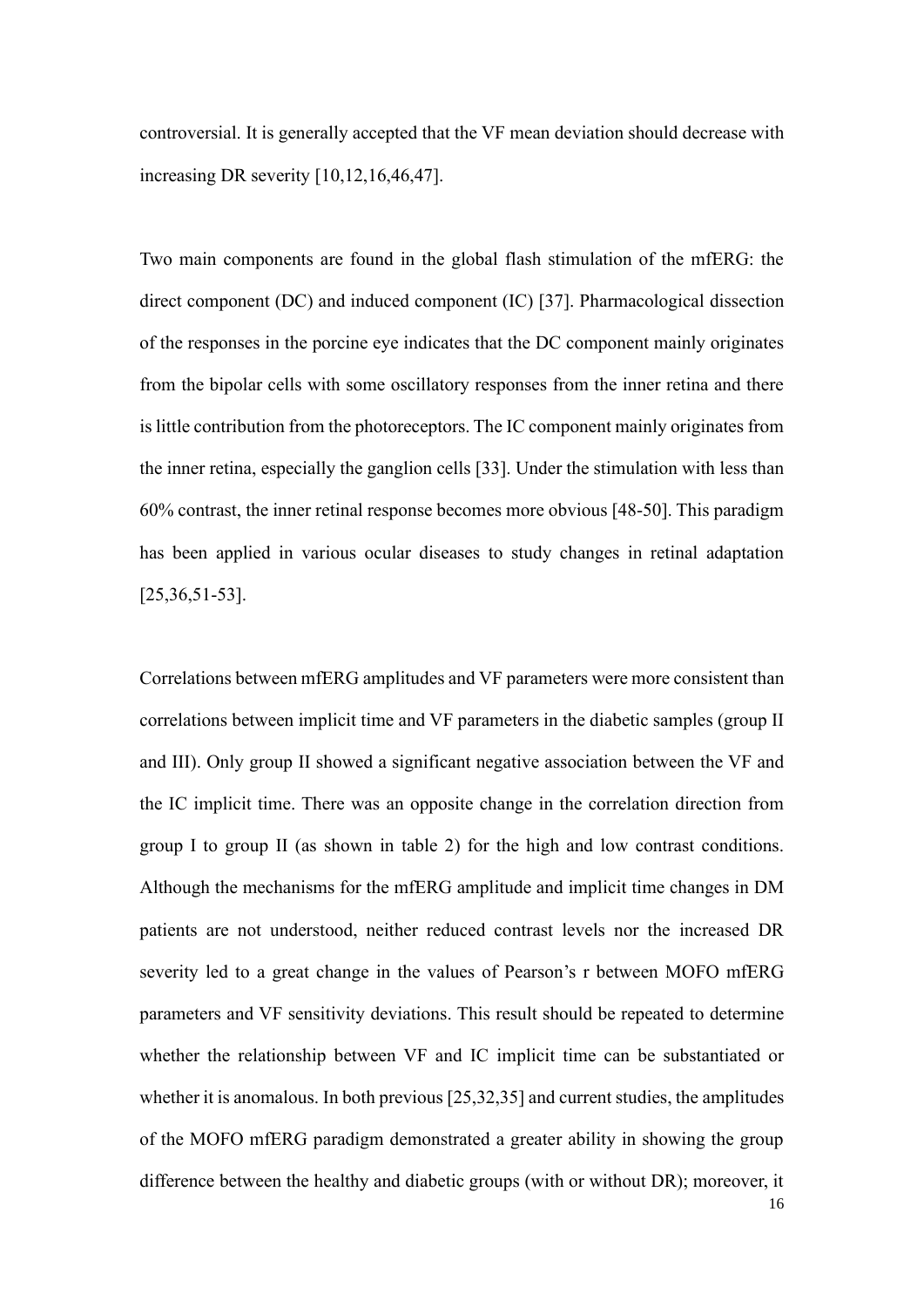also showed a better and more consistent correlation with the perimetric functional test than the implicit time. These findings are different to those reported in other mfERG paradigm studies [20,54-57] that delay of implicit time existed earlier before the amplitude changes in DM patients. This discrepancy between the amplitude and implicit time findings would be probably due to the different mfERG paradigms involved in the studies which may in turn trigger a different cellular performance.

Similar to a previous study [38], Pearson's correlation r between the mfERG and VF was maintained at about 0.2 to 0.4. The relatively weak to moderate correlations between these two functional tests may be due to different underlying mechanisms. MOFO mfERG provides an objective measurement of the retinal adaptation activity predominantly from retinal components beyond the secondary neural level, while VF provides a subjective measurement of the retinal threshold detection from the whole visual system. Although the MOFO mfERG was shown to be better than VF in differentiating DM patients without DR from the control group, it cannot be concluded that mfERG is superior to VF. One of the major differences between VF and mfERG is that VF provides a static stimulus for assessing luminance sensitivity while mfERG measures activities to luminance changes and temporal interactions. The information from these two tests is supplementary and gives rise to a clearer picture of the underlying changes in DM. The functional deterioration in the diabetic retina found in this study cannot be purely explained by the luminance detection/ sensitivity or the morphological changes of the RNFL. The changes observed in MOFO mfERG and its weak to moderate correlations with RNFL thickness and luminance sensitivity indicated the alteration of adaptive function in the middle and/or inner retinal layers (with the RNFL excluded).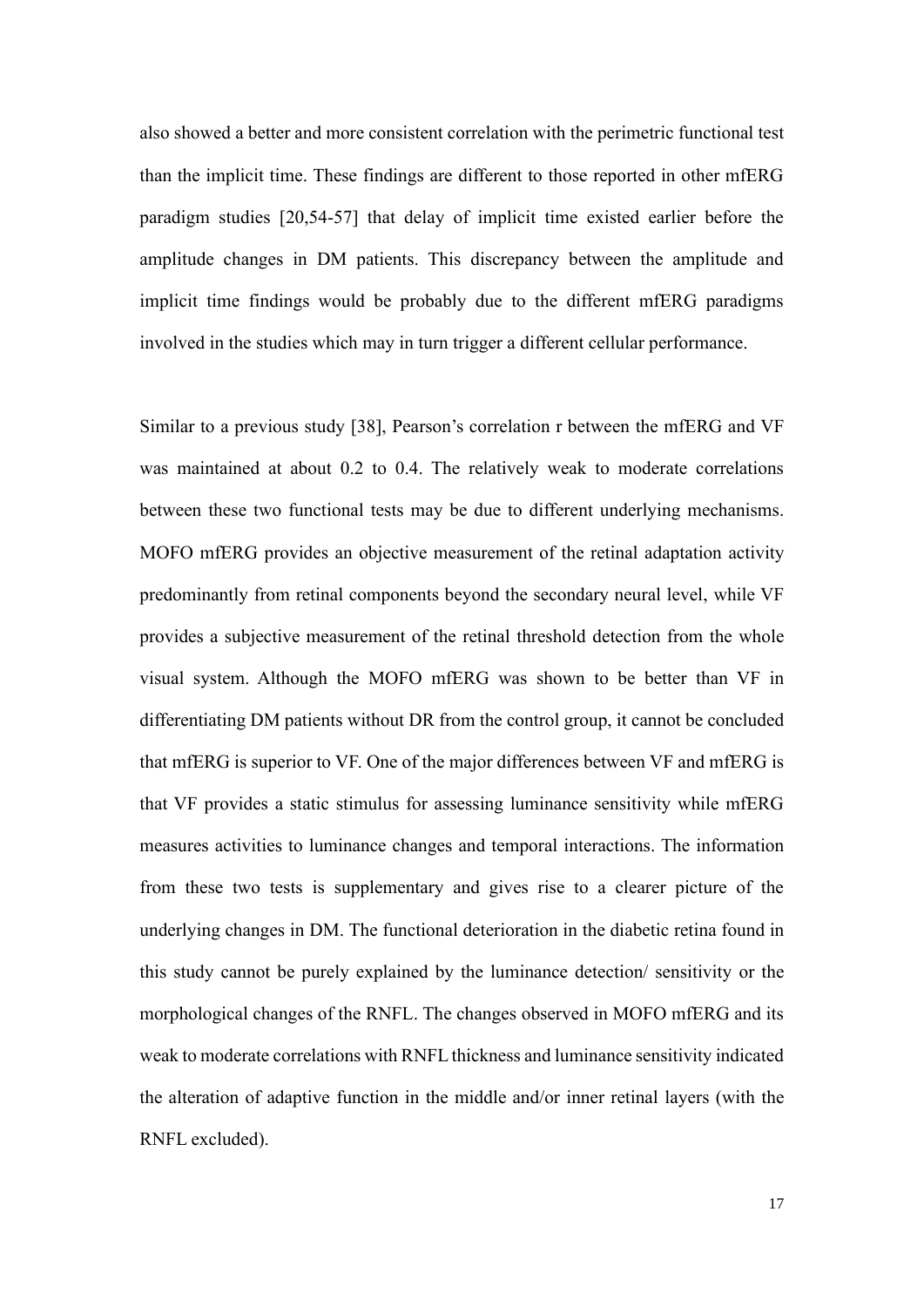While there are some conservative opinions on the ability of OCT to detect RNFL thinning for the DM patients without visible DR lesions [9,11], many studies have proposed that there is RNFL thinning, at least in a specific quadrant of the optic disc, in the early stages of NPDR [7-9,11,58]. In the present study, functional deterioration was found but no structural anomalies were detected in early DM. Only the IC amplitude findings provided a weak correlation with RNFL morphological changes. Zhang and co-workers [59] suggested that retrograde axonal transport was impaired in the early stage of DM. The ganglion cells would be adversely affected before morphological impairment of the optic nerve fibers. This may indicate why the retinal functional deterioration found by the MOFO mfERG paradigm in DM patients does not match with RNFL changes, and the optic neuropathy found in DM patients is very different from the glaucomatous optic neuropathy [8,9]. This weak electrophysiological-morphological association further supports the hypothesis raised by Greenstein et al. [60] that the problematic site of DM is at/near the middle retinal layers which is different from glaucoma or retinitis pigmentosa (RP).

Hyperglycemia is an underlying problem in DM. Unexpectedly, the high correlation of the plasma glucose level to the IC amplitude in the low contrast condition was shown only in the healthy controls but not in the diabetic patients. This might be due to the different effects caused by glycemic control and chronic hyperglycemia [10,61,62]. Further studies on how glycemic control and chronic hyperglycemia affect middle/inner retinal responses (as reflected in mfERG responses) in both normal and diabetic patients would be useful. Another limitation of this study is the mapping between the RNFL bundles with the OCT which was based on a Caucasian population. Whether there is any ethnic difference in the mapping of the RNFL to each OCT sector needs to be investigated.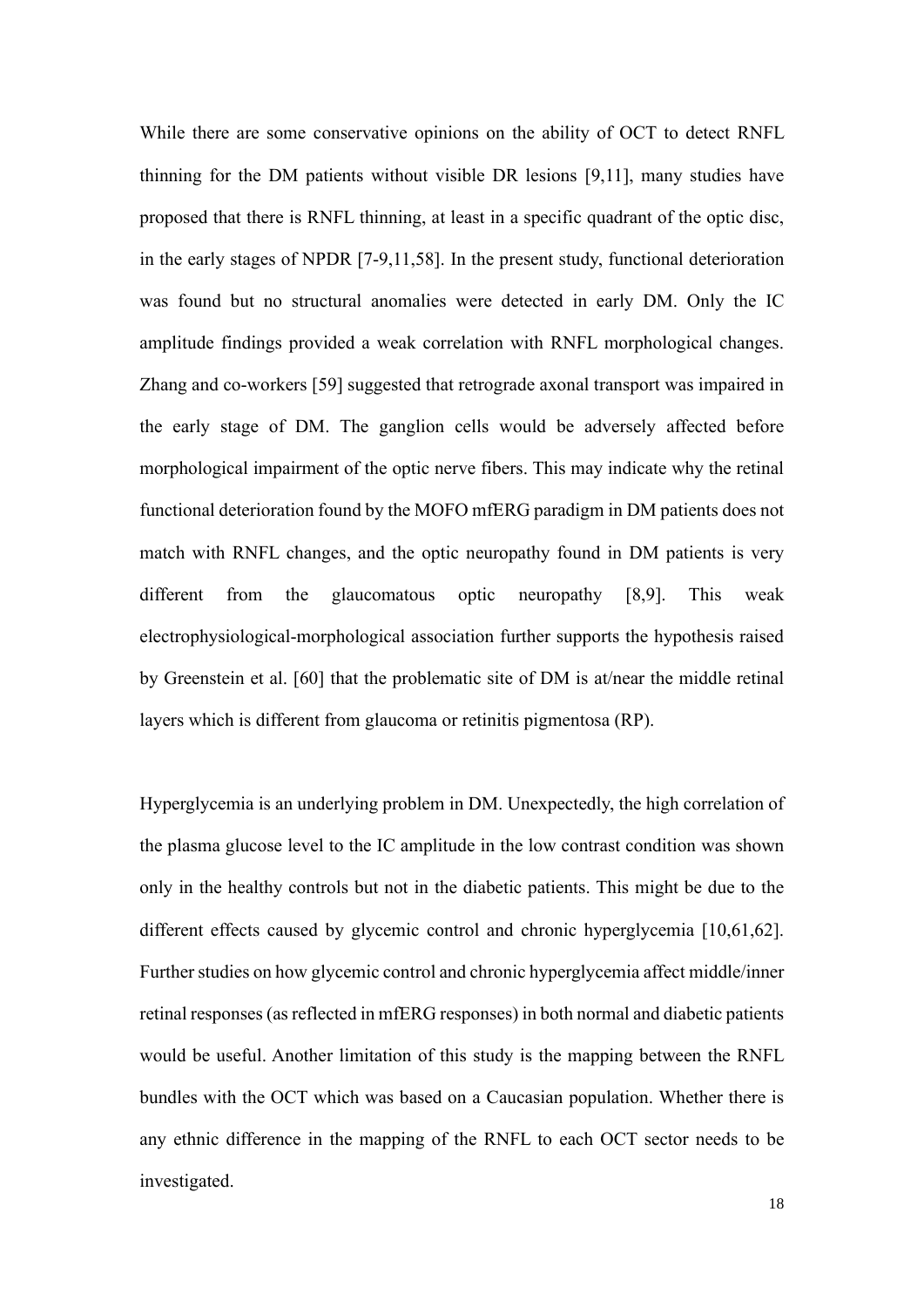#### **Conclusion**

MOFO mfERG results correlated better with the results of the VF test than with the morphological findings from the OCT test in diabetic patients. Impairment of retinal adaptation can be identified in the early stages of diabetes using the MOFO mfERG. The perimetric-electrophysiological association is not strengthened by the existence of NPDR.

Impairment of short-term retinal adaptation in early diabetic patients is not related to any reduction of RNFL thickness. Further studies with better plasma glucose control and measurement should be carried out to investigate the effect of chronic and transient hyperglycemia on the visual system. The functional changes in the middle and inner retinal layers in the early stages of DM before appearance of visible lesions may be a potential target in planning the future treatment of the diabetic retina.

#### **Acknowledgement:**

This study was supported by the Associated Fund (Research Postgraduate) from The Hong Kong Polytechnic University, Internal Research Grants (GU585, GU858) and the Niche Areas –Myopia Research (J-BB7P) and Glaucoma Research (J-BB76) from The Hong Kong Polytechnic University. Special thanks to Prof. Brian Brown for his valued assistance.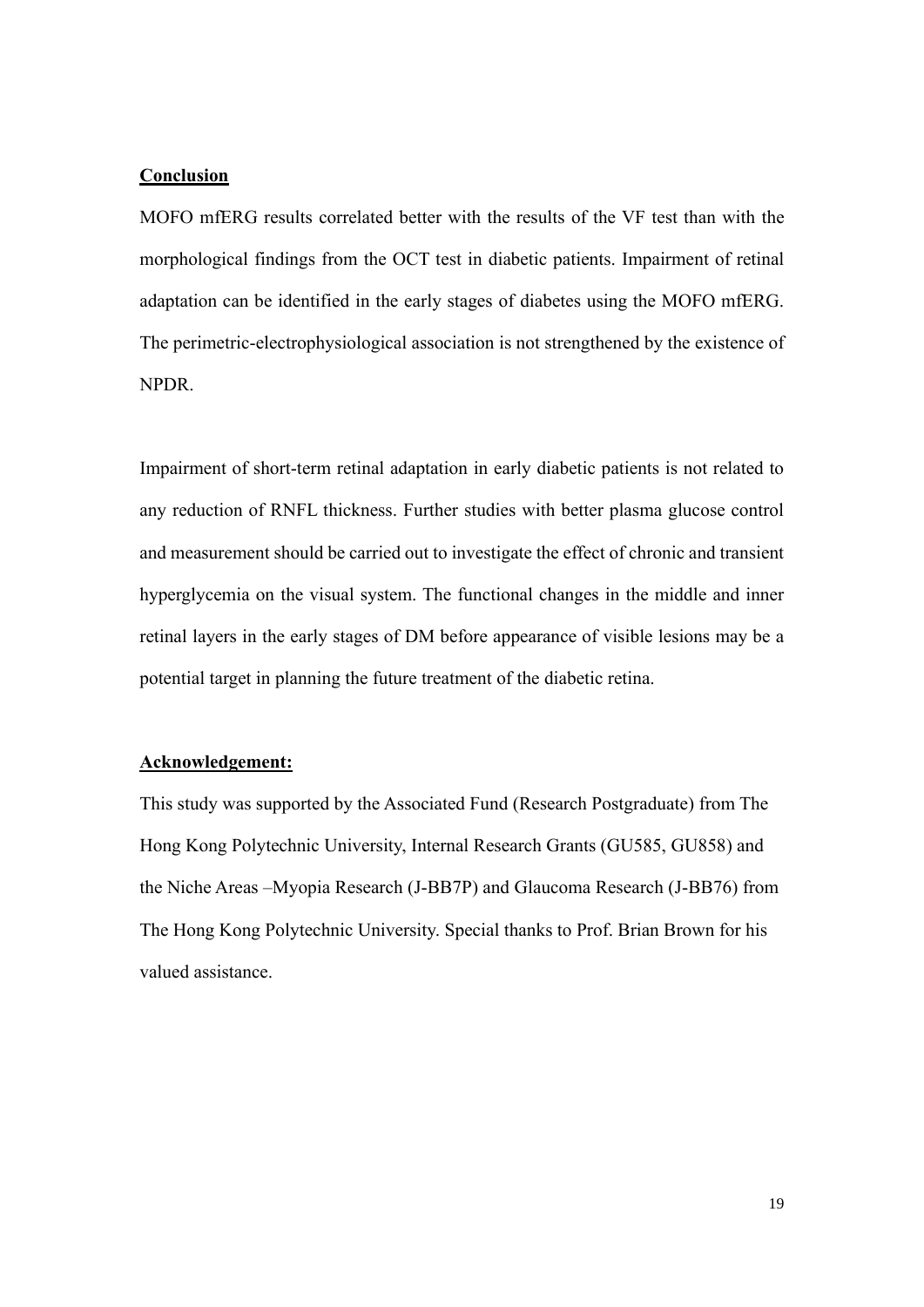## **Reference**

1. Van Bijsterveld OP (2000) Diabetic retinopathy. Martin Dunitz Ltd, London:2

2. Porta M, Bandello F (2002) Diabetic retinopathy - A clinical update. Diabetologia 45 (12):1617-1634

3. Barber AJ (2003) A new view of diabetic retinopathy: a neurodegenerative disease of the eye. Prog Neuropsychopharmacol Biol Psychiatry 27 (2):283-290

4. Barber AJ, Gardner TW, Abcouwer SF (2011) The significance of vascular and neural apoptosis to the pathology of diabetic retinopathy. Invest Ophthalmol Vis Sci 52 (2):1156-1163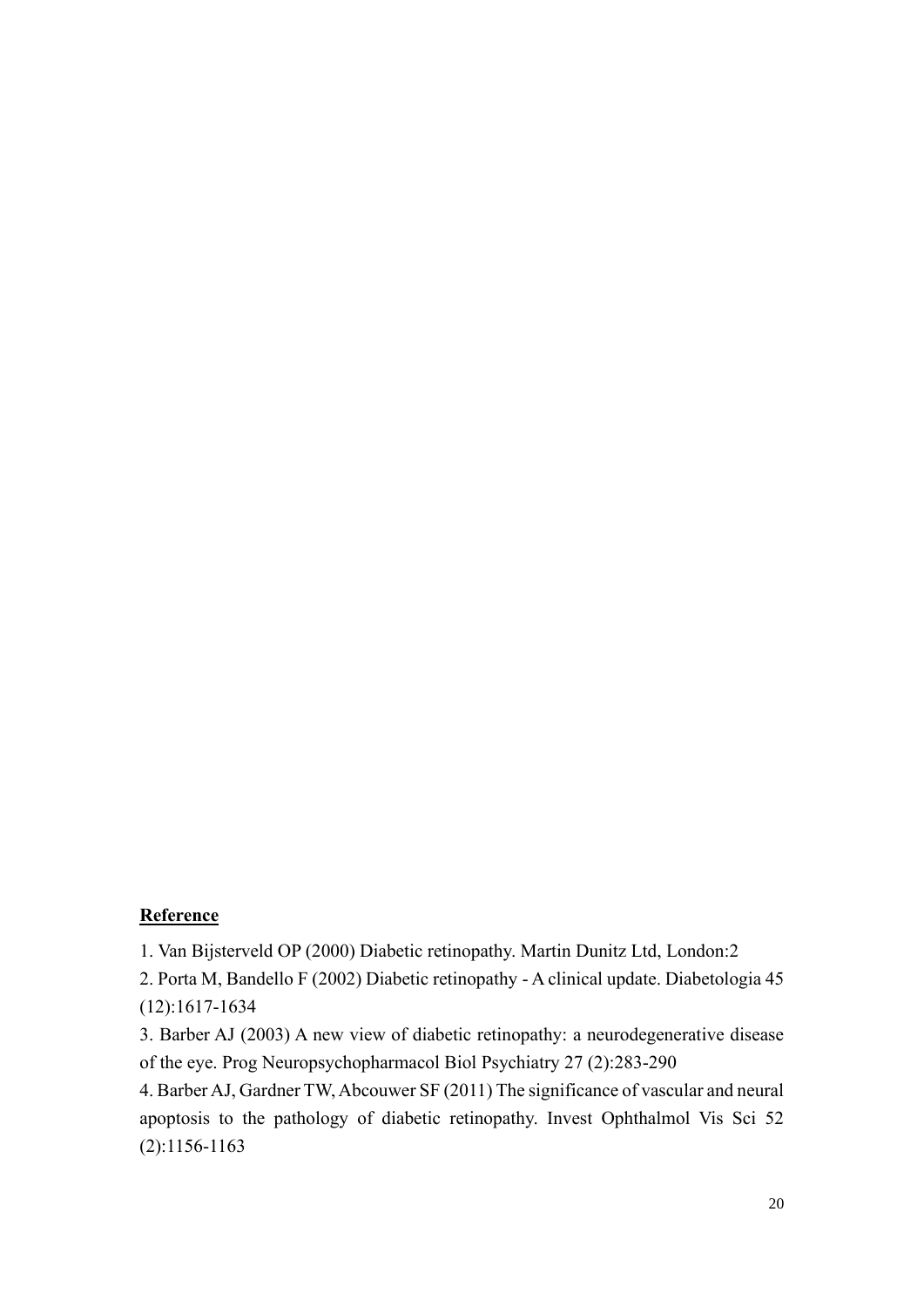5. Barber AJ, Lieth E, Khin SA, Antonetti DA, Buchanan AG, Gardner TW (1998) Neural apoptosis in the retina during experimental and human diabetes. Early onset and effect of insulin. J Clin Invest 102 (4):783-791

6. Kern TS, Barber AJ (2008) Retinal ganglion cells in diabetes. J Physiol 586 (Pt 18):4401-4408

7. Lopes de Faria JM, Russ H, Costa VP (2002) Retinal nerve fibre layer loss in patients with type 1 diabetes mellitus without retinopathy. Br J Ophthalmol 86 (7):725-728

8. Oshitari T, Hanawa K, Adachi-Usami E (2009) Changes of macular and RNFL thicknesses measured by Stratus OCT in patients with early stage diabetes. Eye (Lond) 23 (4):884-889

9. Ozdek S, Lonneville YH, Onol M, Yetkin I, Hasanreisoglu BB (2002) Assessment of nerve fiber layer in diabetic patients with scanning laser polarimetry. Eye (Lond) 16  $(6):761-765$ 

10. Parravano M, Oddone F, Mineo D, Centofanti M, Borboni P, Lauro R, Tanga L, Manni G (2008) The role of Humphrey Matrix testing in the early diagnosis of retinopathy in type 1 diabetes. Br J Ophthalmol 92 (12):1656-1660

11. Takahashi H, Chihara E (2008) Impact of diabetic retinopathy on quantitative retinal nerve fiber layer measurement and glaucoma screening. Invest Ophthalmol Vis Sci 49 (2):687-692

12. Bengtsson B, Heijl A, Agardh E (2005) Visual fields correlate better than visual acuity to severity of diabetic retinopathy. Diabetologia 48 (12):2494-2500

13. Bresnick GH, Condit RS, Palta M, Korth K, Groo A, Syrjala S (1985) Association of hue discrimination loss and diabetic retinopathy. Arch Ophthalmol 103 (9):1317- 1324

14. Ismail GM, Whitaker D (1998) Early detection of changes in visual function in diabetes mellitus. Ophthalmic Physiol Opt 18 (1):3-12

15. Kurtenbach A, Flogel W, Erb C (2002) Anomaloscope matches in patients with diabetes mellitus. Graefes Arch Clin Exp Ophthalmol 240 (2):79-84

16. Bengtsson B, Hellgren KJ, Agardh E (2008) Test-retest variability for standard automated perimetry and short-wavelength automated perimetry in diabetic patients. Acta Ophthalmol 86 (2):170-176

17. Sutter EE, Tran D (1992) The field topography of ERG components in man--I. The photopic luminance response. Vision Res 32 (3):433-446

18. Bearse MA Jr, Han Y, Schneck ME, Barez S, Jacobsen C, Adams AJ (2004) Local multifocal oscillatory potential abnormalities in diabetes and early diabetic retinopathy. Invest Ophthalmol Vis Sci 45 (9):3259-3265

19. Bronson-Castain KW, Bearse MA Jr, Neuville J, Jonasdottir S, King-Hooper B, Barez S, Schneck ME, Adams AJ (2009) Adolescents with type 2 diabetes early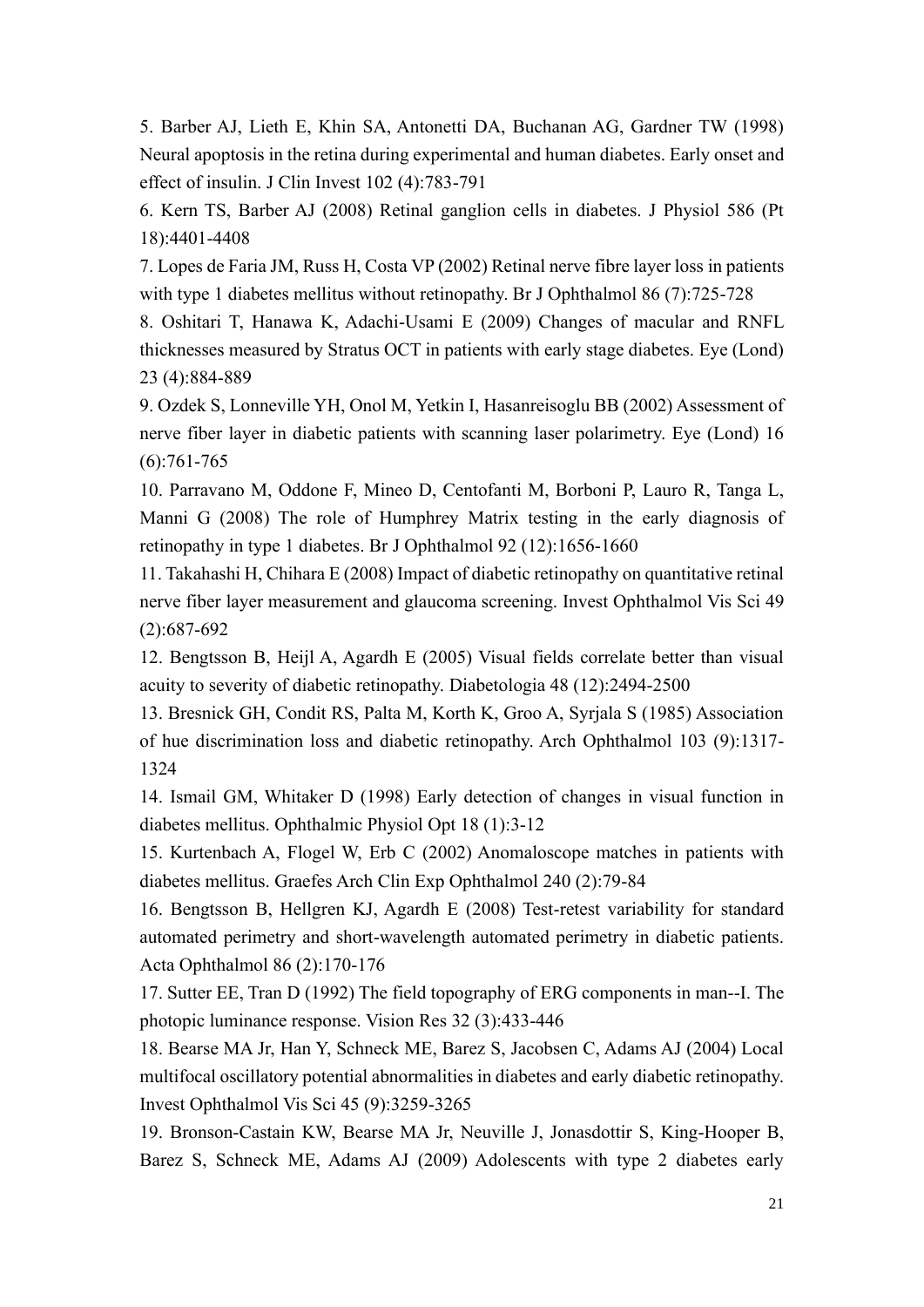indications of focal retinal neuropathy, retinal thinning, and venular dilation. Retina 29 (5):618-626

20. Fortune B, Schneck ME, Adams AJ (1999) Multifocal electroretinogram delays reveal local retinal dysfunction in early diabetic retinopathy. Invest Ophthalmol Vis Sci 40 (11):2638-2651

21. Holopigian K, Greenstein VC, Seiple W, Hood DC, Carr RE (1997) Evidence for photoreceptor changes in patients with diabetic retinopathy. Invest Ophthalmol Vis Sci 38 (11):2355-2365

22. Kizawa J, Machida S, Kobayashi T, Gotoh Y, Kurosaka D (2006) Changes of oscillatory potentials and photopic negative response in patients with early diabetic retinopathy. Jpn J Ophthalmol 50 (4):367-373

23. Luu CD, Szental JA, Lee SY, Lavanya R, Wong TY (2010) Correlation between retinal oscillatory potentials and retinal vascular caliber in type 2 diabetes. Invest Ophthalmol Vis Sci 51 (1):482-486

24. Palmowski AM, Sutter EE, Bearse MA Jr, Fung W (1997) Mapping of retinal function in diabetic retinopathy using the multifocal electroretinogram. Invest Ophthalmol Vis Sci 38 (12):2586-2596

25. Shimada Y, Li Y, Bearse MA Jr, Sutter EE, Fung W (2001) Assessment of early retinal changes in diabetes using a new multifocal ERG protocol. Br J Ophthalmol 85 (4):414-419

26. Yamamoto S, Kamiyama M, Nitta K, Yamada T, Hayasaka S (1996) Selective reduction of the S cone electroretinogram in diabetes. Br J Ophthalmol 80 (11):973-975 27. Chen H, Zhang M, Huang S, Wu D (2008) The photopic negative response of flash ERG in nonproliferative diabetic retinopathy. Doc Ophthalmol 117 (2):129-135

28. Schneck ME, Bearse MA Jr, Han Y, Barez S, Jacobsen C, Adams AJ (2004) Comparison of mfERG waveform components and implicit time measurement techniques for detecting functional change in early diabetic eye disease. Doc Ophthalmol 108 (3):223-230

29. Tyrberg M, Ponjavic V, Lovestam-Adrian M (2005) Multifocal electroretinography (mfERG) in insulin dependent diabetics with and without clinically apparent retinopathy. Doc Ophthalmol 110 (2-3):137-143

30. Xu J, Hu G, Huang T, Huang H, Chen B (2006) Using multifocal ERG responses to discriminate diabetic retinopathy. Doc Ophthalmol 112 (3):201-207

31. Yamamoto S, Takeuchi S, Kamiyama M (1997) The short wavelength-sensitive cone electroretinogram in diabetes: relationship to systemic factors. Doc Ophthalmol 94 (3):193-200

32. Lung JCY, Tang GYB, Chu PHW, Ng YF, Chan HHL (2009) Abstracts of the XLVII International Symposium of the ISCEV (International Society for Clinical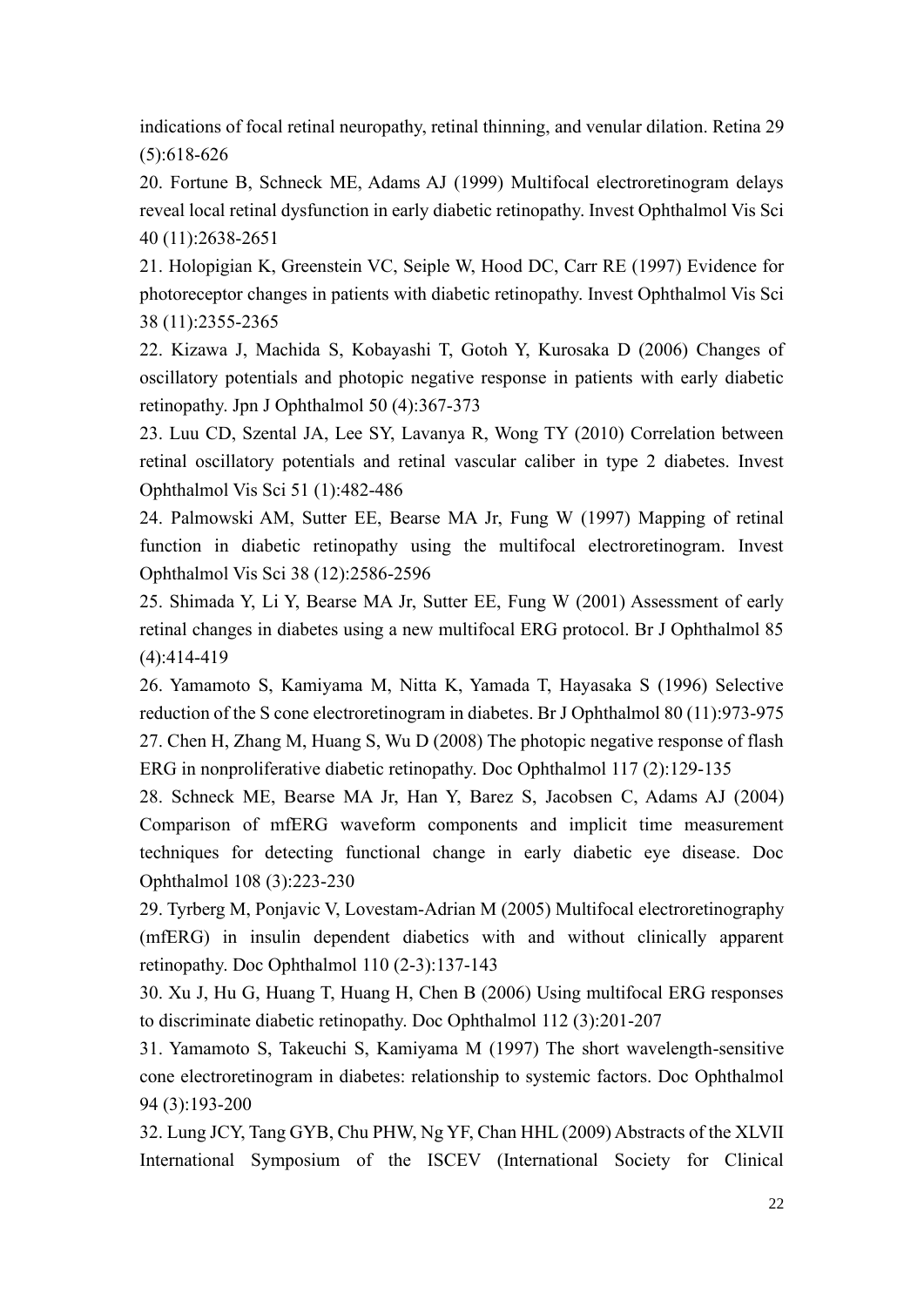Electrophysiology of Vision). Global flash mfERG in the early detection of the local functional chnages of diabetic retinopathy lesions. Doc Ophthalmol 119 Suppl 1:17-92 33. Chu PH, Chan HH, Ng YF, Brown B, Siu AW, Beale BA, Gilger BC, Wong F (2008) Porcine global flash multifocal electroretinogram: possible mechanisms for the glaucomatous changes in contrast response function. Vision Res 48 (16):1726-1734

34. Lung JC, Chan HH (2010) Effects of luminance combinations on the characteristics of the global flash multifocal electroretinogram (mfERG). Graefes Arch Clin Exp Ophthalmol 248 (8):1117-1125

35. Lung JC, Swann PG, Chan HH (2012) Early local functional changes in the human diabetic retina: a global flash multifocal electroretinogram study. Graefes Arch Clin Exp Ophthalmol. E-pub ahead. [PMID: 22527315]

36. Chu PH, Chan HH, Brown B (2006) Glaucoma detection is facilitated by luminance modulation of the global flash multifocal electroretinogram. Invest Ophthalmol Vis Sci 47 (3):929-937

37. Shimada Y, Bearse MA Jr, Sutter EE (2005) Multifocal electroretinograms combined with periodic flashes: direct responses and induced components. Graefes Arch Clin Exp Ophthalmol 243 (2):132-141

38. Han Y, Adams AJ, Bearse MA Jr, Schneck ME (2004) Multifocal electroretinogram and short-wavelength automated perimetry measures in diabetic eyes with little or no retinopathy. Arch Ophthalmol 122 (12):1809-1815

39. Bearse MA Jr, Han Y, Schneck M, Adams A (2003) Enhancement and mapping of inner retinal contributions to the human multifocal electroretinogram (mfERG). Invest Ophthalmol Vis Sci 44:ARVO E-abstract 2696

40. Sutter EE, Bearse MA Jr (1999) The optic nerve head component of the human ERG. Vision Res 39 (3):419-436

41. Wu S, Sutter EE (1995) A topographic study of oscillatory potentials in man. Vis Neurosci 12 (6):1013-1025

42. Dersu I, Wiggins MN (2006) Understanding visual fields, Part II; Humphrey visual fields. Journal of Ophthalmic Medical Technology 2 (3)

43. Heijl A, Patella VM (2002) Essential perimetry: The field analyzer primer. 3rd edn. Carl Zeiss Meditec AG, Germany

44. Garway-Heath DF, Holder GE, Fitzke FW, Hitchings RA (2002) Relationship between electrophysiological, psychophysical, and anatomical measurements in glaucoma. Invest Ophthalmol Vis Sci 43 (7):2213-2220

45. Garway-Heath DF, Poinoosawmy D, Fitzke FW, Hitchings RA (2000) Mapping the visual field to the optic disc in normal tension glaucoma eyes. Ophthalmology 107 (10):1809-1815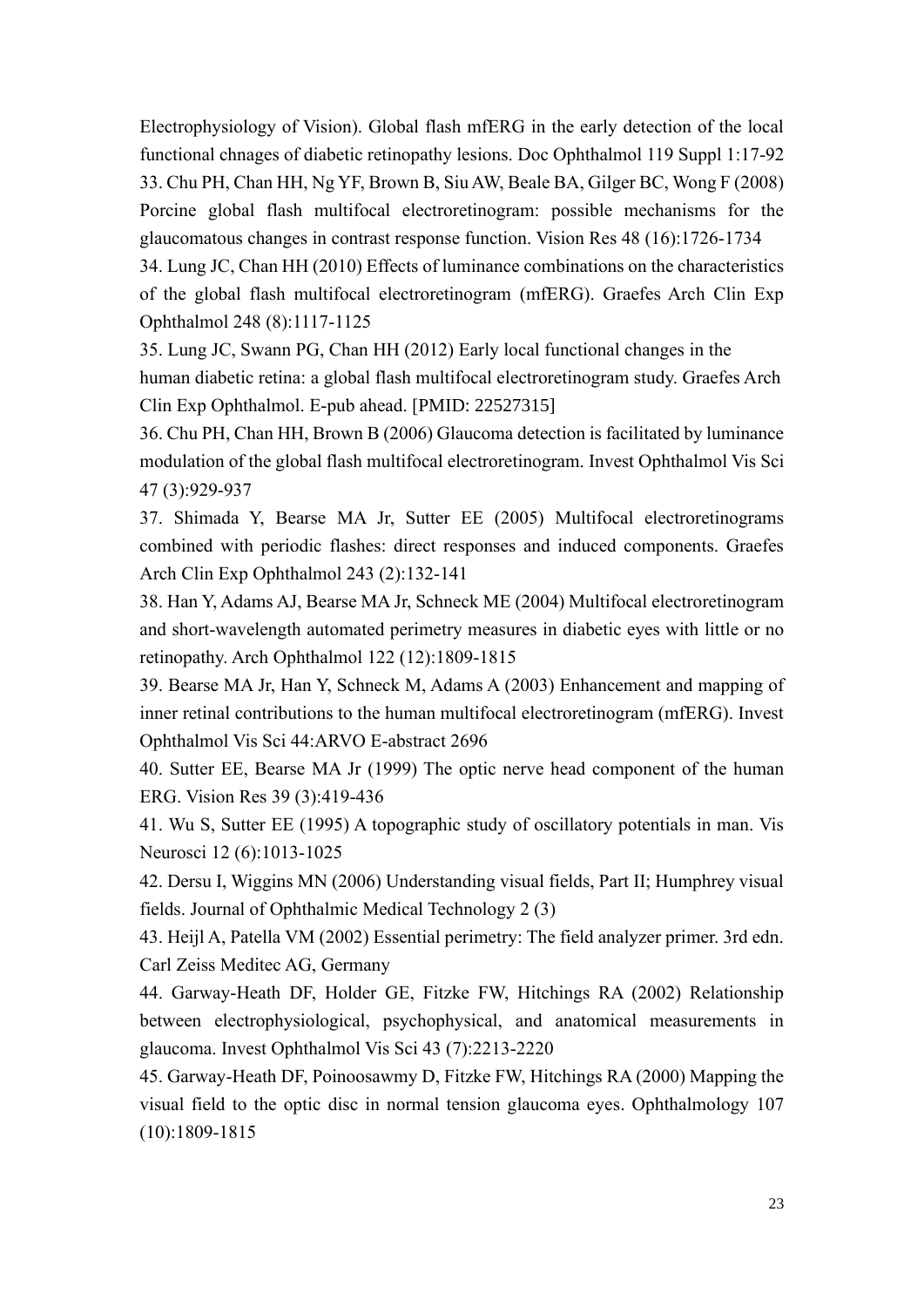46. Nitta K, Saito Y, Kobayashi A, Sugiyama K (2006) Influence of clinical factors on blue-on-yellow perimetry for diabetic patients without retinopathy: comparison with white-on-white perimetry. Retina 26 (7):797-802

47. Remky A, Weber A, Hendricks S, Lichtenberg K, Arend O (2003) Short-wavelength automated perimetry in patients with diabetes mellitus without macular edema. Graefes Arch Clin Exp Ophthalmol 241 (6):468-471

48. Bearse MA Jr, Sutter EE (1999) Contrast dependence of multifocal ERG components. Vision Science and Its Applications, OSA Technical Digest Series 1:24- 27

49. Hood DC, Greenstein V, Frishman L, Holopigian K, Viswanathan S, Seiple W, Ahmed J, Robson JG (1999) Identifying inner retinal contributions to the human multifocal ERG. Vision Res 39 (13):2285-2291

50. Sutter EE, Shimada Y, Li Y, Bearse MA Jr (1999) Mapping inner retinal function through enhancement of adaptation components in the M-ERG. Vision Science and Its Applications, OSA Technical Digest Series 1:52-55

51. Feigl B, Brown B, Lovie-Kitchin J, Swann P (2005) Adaptation responses in early age-related maculopathy. Invest Ophthalmol Vis Sci 46 (12):4722-4727

52. Luo X, Patel NB, Harwerth RS, Frishman LJ (2011) Loss of the low-frequency component of the global-flash multifocal electroretinogram in primate eyes with experimental glaucoma. Invest Ophthalmol Vis Sci 52 (6):3792-3804

53. Palmowski-Wolfe AM, Todorova MG, Orguel S, Flammer J, Brigell M (2007) The 'two global flash' mfERG in high and normal tension primary open-angle glaucoma. Doc Ophthalmol 114 (1):9-19

54. Bearse MA Jr, Adams AJ, Han Y, Schneck ME, Ng J, Bronson-Castain K, Barez S (2006) A multifocal electroretinogram model predicting the development of diabetic retinopathy. Prog Retin Eye Res 25 (5):425-448

55. Han Y, Bearse MA Jr, Schneck ME, Barez S, Jacobsen CH, Adams AJ (2004) Multifocal electroretinogram delays predict sites of subsequent diabetic retinopathy. Invest Ophthalmol Vis Sci 45 (3):948-954

56. Harrison WW, Bearse MA Jr, Ng JS, Jewell NP, Barez S, Burger D, Schneck ME, Adams AJ (2011) Multifocal electroretinograms predict onset of diabetic retinopathy in adult patients with diabetes. Invest Ophthalmol Vis Sci 52 (2):772-777

57. Ng JS, Bearse MA Jr, Schneck ME, Barez S, Adams AJ (2008) Local diabetic retinopathy prediction by multifocal ERG delays over 3 years. Invest Ophthalmol Vis Sci 49 (4):1622-1628

58. Sugimoto M, Sasoh M, Ido M, Wakitani Y, Takahashi C, Uji Y (2005) Detection of early diabetic change with optical coherence tomography in type 2 diabetes mellitus patients without retinopathy. Ophthalmologica 219 (6):379-385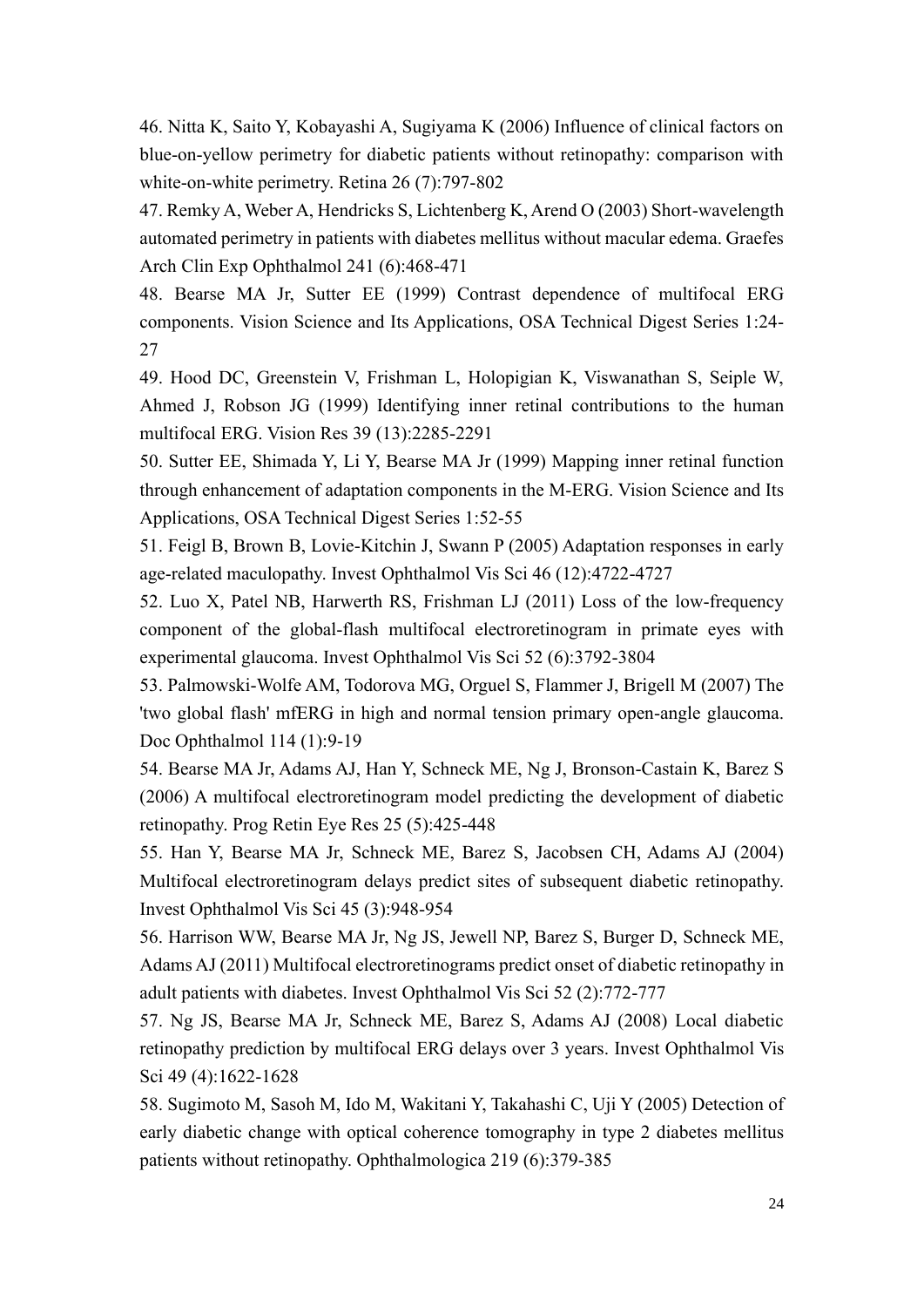59. Zhang L, Ino-ue M, Dong K, Yamamoto M (2000) Retrograde axonal transport impairment of large- and medium-sized retinal ganglion cells in diabetic rat. Curr Eye Res 20 (2):131-136

60. Greenstein VC, Hood DC, Ritch R, Steinberger D, Carr RE (1989) S (blue) cone pathway vulnerability in retinitis pigmentosa, diabetes and glaucoma. Invest Ophthalmol Vis Sci 30 (8):1732-1737

61. Jeppesen P, Knudsen ST, Poulsen PL, Mogensen CE, Schmitz O, Bek T (2007) Response of retinal arteriole diameter to increased blood pressure during acute hyperglycaemia. Acta Ophthalmol Scand 85 (3):280-286

62. Klemp K, Larsen M, Sander B, Vaag A, Brockhoff PB, Lund-Andersen H (2004) Effect of short-term hyperglycemia on multifocal electroretinogram in diabetic patients without retinopathy. Invest Ophthalmol Vis Sci 45 (10):3812-3819

### **Captions**

**Table 1** Regional data from each measurement according to its mapping with the MOFO mfERG topography

- (\*: Significantly different from the control group (Group I) with  $p < 0.05$ )
- (†: Significantly different from the DM patients without DR (Group II) with p<0.05)

**Table 2** Summary of Pearson's correlation (r) between local responses of VF (TD) and MOFO mfERG parameters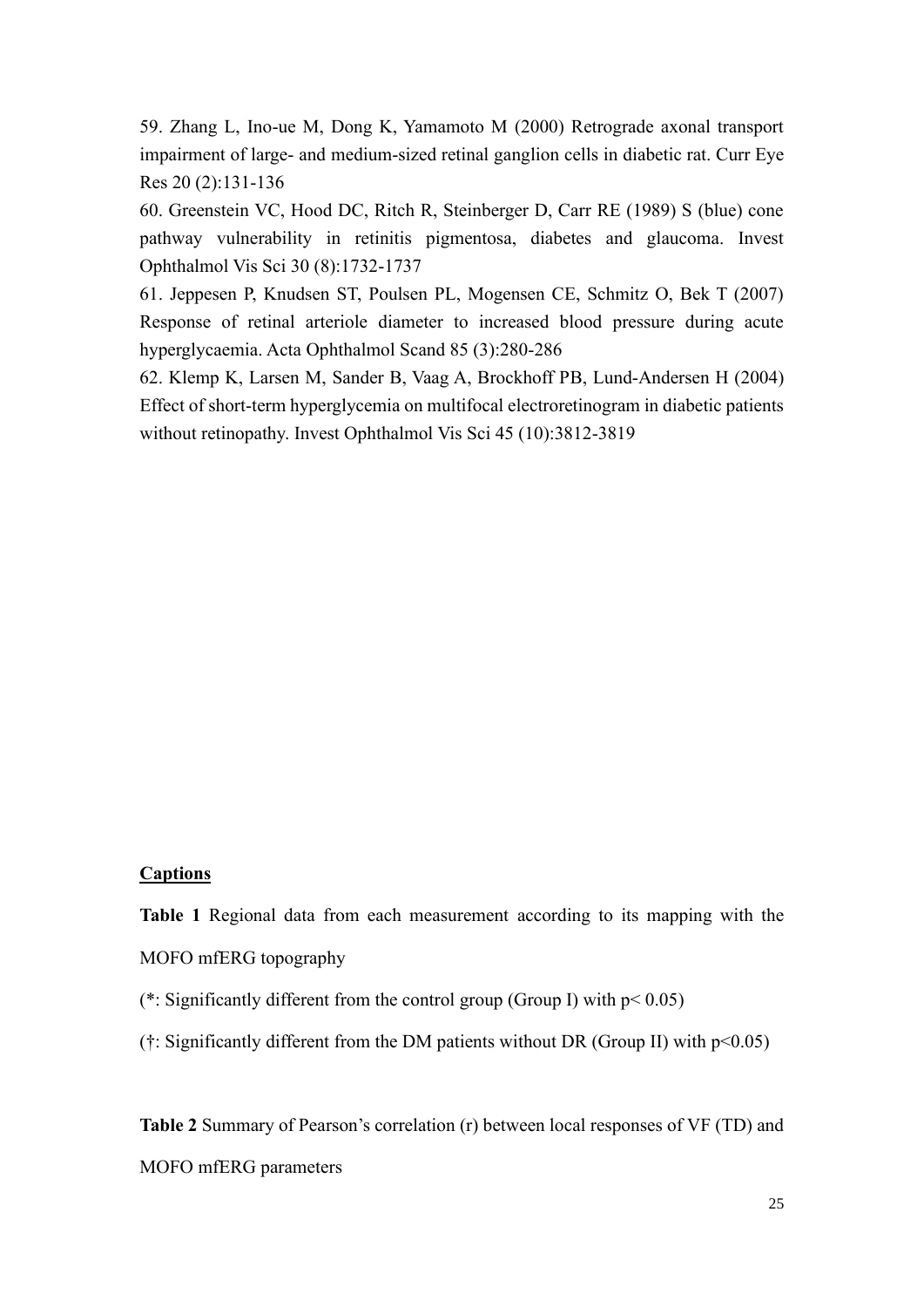(\*: Significantly different from the control group (Group I) with  $p < 0.05$ )

**Table 3** Summary of Pearson's correlation (r) between local responses of RNFL sectoral z-score and MOFO mfERG parameters

(\*: Significantly different from the control group (Group I) with  $p < 0.05$ )

**Table 4** Summary of the averaged plasma glucose level (mmol/L), the median of the DM duration period (Ranking:  $0 =$  less than 5yrs,  $1 = 5$  to 10yrs,  $2 =$  more than 10yrs), the VF mean deviation (dB), the RNFL thickness (um) and the averaged MOFO mfERG parameters (z-scores)

(\*: Significantly different from the control group (Group I) with  $p < 0.05$ )

**Fig. 1** MOFO mfERG resultant waveforms. The measurement of amplitudes and implicit times of DC and IC are also shown.

**Fig. 2** Mapping between the data of the mfERG, VF test and OCT RNFL profile. Left side: Mapping of the overlays between the mfERG topography and the VF test spots. Right side: The sectoral RNFL profile measured by the OCT. Colour indication: Through mapping the VF test spots with the corresponding sectoral RNFL thickness according to the studies by Garway-Heath et al. [44,45], the regional mfERG data could be matched with the corresponding RNFL thickness (the central red cross represents the fixation point of the mfERG and VF assessments)

**Fig. 3** Correlation between the local responses of the VF (TD) and DCA\_z of the MOFO mfERG at 98% and 46% contrast conditions for Groups I, II and III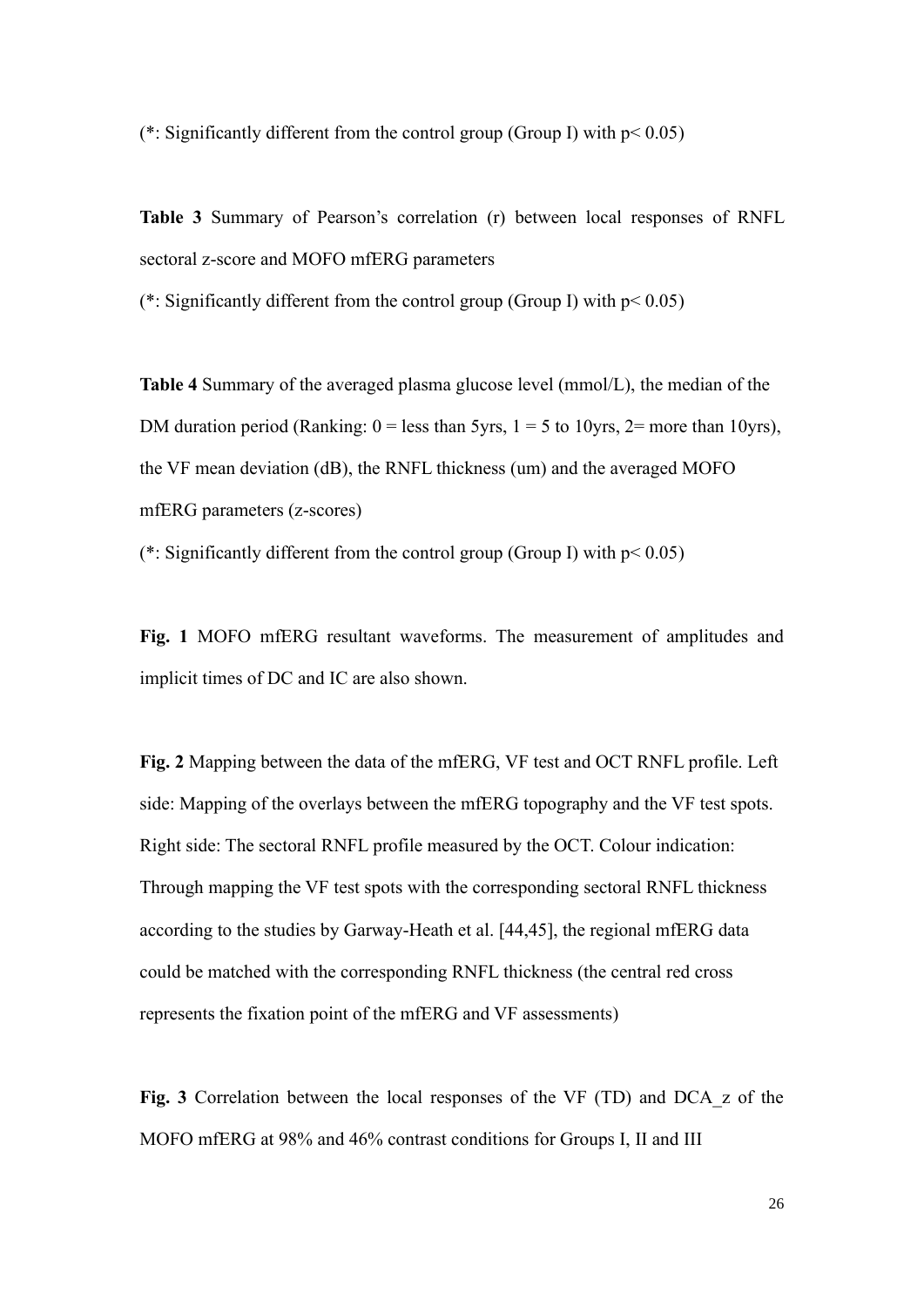**Fig. 4** Correlation between the local responses of the VF (TD) and ICA\_z of the MOFO mfERG at 98% and 46% contrast conditions for Groups I, II and III

**Tables**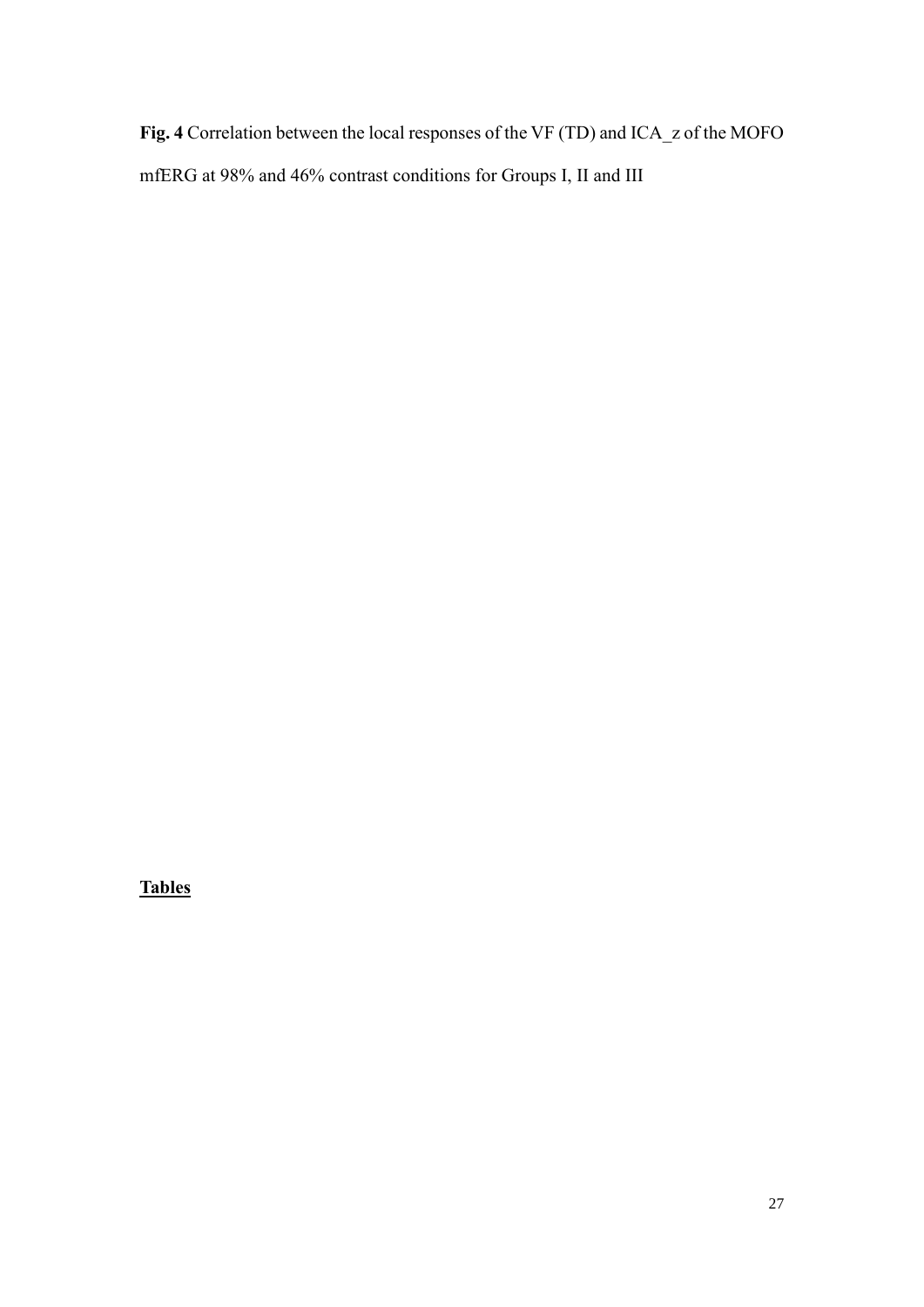| Group III<br>Group I<br>Group II<br>Visual field (VF)<br>$(n=392)$<br>$(n=280)$<br>$(n=182)$<br>Total deviation (TD)<br>$-1.51 \pm 1.55$<br>$-1.84 \pm 2.06$<br>$-3.30 \pm 2.39$ (* p=0.005)<br><b>OCT</b><br>$(n=168)$<br>$(n=120)$<br>$(n=110)$<br>Sectoral RNFL thickness (z-<br>$0.00 \pm 0.97$<br>$0.02 \pm 1.25$<br>$0.029 \pm 1.21$<br>score)<br>MOFO mfERG<br>$(n=490)$<br>$(n=350)$<br>$(n=234)$<br>98% contrast level (z-scores)<br>$1.23 \pm 1.66$ (* p < 0.001)<br>$DCTT_2$<br>$0.00 \pm 0.96$<br>$0.02 \pm 1.50$<br>$(\dagger p=0.013)$<br>$DCA_z$<br>$0.00 \pm 0.96$<br>$-0.67 \pm 1.01$<br>$-0.62 \pm 1.09$<br>$ICIT_z$<br>$0.00 \pm 0.96$<br>$0.06 \pm 1.68$<br>$0.75 \pm 2.31$ (* p=0.013)<br>$ICA_z$<br>$0.00 \pm 0.96$ († p=0.045)<br>$-0.64 \pm 0.85$ (* p=0.045)<br>$-0.80 \pm 0.92$ (* p=0.007)<br>46% contrast level (z-scores)<br>$0.00 \pm 0.96$<br>$-0.15 \pm 1.85$<br>$-0.02 \pm 2.22$<br>$DCIT_z$<br>$DCA_z$<br>$0.00 \pm 0.96$ († p=0.014)<br>$-0.66 \pm 0.90$ (* p=0.014)<br>$-0.93 \pm 1.20$ (* p=0.003)<br>$ICIT_z$<br>$0.00 \pm 0.96$<br>$0.20 \pm 1.08$<br>$0.12 \pm 1.39$<br>$ICA_z$<br>$0.00 \pm 0.96$<br>$-0.12 \pm 0.85$<br>$-0.47 \pm 0.89$<br>(*: Significantly different from the control group (Group I) with $p < 0.05$ )<br>$(\dagger)$ : Significantly different from the DM patients without DR (Group II) with $p<0.05$ )<br>Table 2. Summary of Pearson's correlation (r) between local responses of VF (TD) and<br><b>MOFO</b> mfERG parameters<br>Contrast<br>MOFO mfERG<br><b>Control Samples</b><br>No DR Samples<br>DR Samples<br>(Group III)<br>conditions<br>(Group I)<br>(Group II)<br>parameters<br>Pearson<br>Pearson<br>Pearson<br>p-value<br>p-value<br>p-value<br>$\mathbf r$<br>$\bf r$<br>$\mathbf r$<br>0.26<br>${<}0.001*$<br>0.109<br>98%<br>$DCTT_z$<br>$-0.10$<br>$-0.05$<br>0.532<br>${<}0.001*$<br>0.36<br>${<}0.001*$<br>${<}0.001*$<br>$DCA_z$<br>0.28<br>0.32<br>0.22<br>$< 0.001*$<br>$-0.20$<br>$0.001*$<br>0.03<br>0.719<br>$ICIT_z$<br>0.909<br>${<}0.001*$<br>0.24<br>${<}0.001*$<br>$0.01\,$<br>0.42<br>$ICA_z$<br>0.794<br>0.18<br>${<}0.001*$<br>0.09<br>0.142<br>0.02<br>46%<br>$DCTT_z$<br>0.25<br>$< 0.001*$<br>$< 0.001*$<br>0.23<br>$< 0.001*$<br>$DCA_z$<br>0.24<br>$ICIT_z$<br>0.16<br>$0.002*$<br>$-0.22$<br>$< 0.001*$<br>0.06<br>0.427<br>$< 0.001*$<br>${<}0.001*$<br>$< 0.001*$<br>$ICA_z$<br>0.30<br>0.23<br>0.27<br>(*: Significantly different from the control group (Group I) with $p < 0.05$ ) | mfERG topography | Table 1. Regional data from each measurement according to its mapping with the MOFO |  |  |  |
|---------------------------------------------------------------------------------------------------------------------------------------------------------------------------------------------------------------------------------------------------------------------------------------------------------------------------------------------------------------------------------------------------------------------------------------------------------------------------------------------------------------------------------------------------------------------------------------------------------------------------------------------------------------------------------------------------------------------------------------------------------------------------------------------------------------------------------------------------------------------------------------------------------------------------------------------------------------------------------------------------------------------------------------------------------------------------------------------------------------------------------------------------------------------------------------------------------------------------------------------------------------------------------------------------------------------------------------------------------------------------------------------------------------------------------------------------------------------------------------------------------------------------------------------------------------------------------------------------------------------------------------------------------------------------------------------------------------------------------------------------------------------------------------------------------------------------------------------------------------------------------------------------------------------------------------------------------------------------------------------------------------------------------------------------------------------------------------------------------------------------------------------------------------------------------------------------------------------------------------------------------------------------------------------------------------------------------------------------------------------------------------------------------------------------------------------------------------------------------------------------|------------------|-------------------------------------------------------------------------------------|--|--|--|
|                                                                                                                                                                                                                                                                                                                                                                                                                                                                                                                                                                                                                                                                                                                                                                                                                                                                                                                                                                                                                                                                                                                                                                                                                                                                                                                                                                                                                                                                                                                                                                                                                                                                                                                                                                                                                                                                                                                                                                                                                                                                                                                                                                                                                                                                                                                                                                                                                                                                                                   |                  |                                                                                     |  |  |  |
|                                                                                                                                                                                                                                                                                                                                                                                                                                                                                                                                                                                                                                                                                                                                                                                                                                                                                                                                                                                                                                                                                                                                                                                                                                                                                                                                                                                                                                                                                                                                                                                                                                                                                                                                                                                                                                                                                                                                                                                                                                                                                                                                                                                                                                                                                                                                                                                                                                                                                                   |                  |                                                                                     |  |  |  |
|                                                                                                                                                                                                                                                                                                                                                                                                                                                                                                                                                                                                                                                                                                                                                                                                                                                                                                                                                                                                                                                                                                                                                                                                                                                                                                                                                                                                                                                                                                                                                                                                                                                                                                                                                                                                                                                                                                                                                                                                                                                                                                                                                                                                                                                                                                                                                                                                                                                                                                   |                  |                                                                                     |  |  |  |
|                                                                                                                                                                                                                                                                                                                                                                                                                                                                                                                                                                                                                                                                                                                                                                                                                                                                                                                                                                                                                                                                                                                                                                                                                                                                                                                                                                                                                                                                                                                                                                                                                                                                                                                                                                                                                                                                                                                                                                                                                                                                                                                                                                                                                                                                                                                                                                                                                                                                                                   |                  |                                                                                     |  |  |  |
|                                                                                                                                                                                                                                                                                                                                                                                                                                                                                                                                                                                                                                                                                                                                                                                                                                                                                                                                                                                                                                                                                                                                                                                                                                                                                                                                                                                                                                                                                                                                                                                                                                                                                                                                                                                                                                                                                                                                                                                                                                                                                                                                                                                                                                                                                                                                                                                                                                                                                                   |                  |                                                                                     |  |  |  |
|                                                                                                                                                                                                                                                                                                                                                                                                                                                                                                                                                                                                                                                                                                                                                                                                                                                                                                                                                                                                                                                                                                                                                                                                                                                                                                                                                                                                                                                                                                                                                                                                                                                                                                                                                                                                                                                                                                                                                                                                                                                                                                                                                                                                                                                                                                                                                                                                                                                                                                   |                  |                                                                                     |  |  |  |
|                                                                                                                                                                                                                                                                                                                                                                                                                                                                                                                                                                                                                                                                                                                                                                                                                                                                                                                                                                                                                                                                                                                                                                                                                                                                                                                                                                                                                                                                                                                                                                                                                                                                                                                                                                                                                                                                                                                                                                                                                                                                                                                                                                                                                                                                                                                                                                                                                                                                                                   |                  |                                                                                     |  |  |  |
|                                                                                                                                                                                                                                                                                                                                                                                                                                                                                                                                                                                                                                                                                                                                                                                                                                                                                                                                                                                                                                                                                                                                                                                                                                                                                                                                                                                                                                                                                                                                                                                                                                                                                                                                                                                                                                                                                                                                                                                                                                                                                                                                                                                                                                                                                                                                                                                                                                                                                                   |                  |                                                                                     |  |  |  |
|                                                                                                                                                                                                                                                                                                                                                                                                                                                                                                                                                                                                                                                                                                                                                                                                                                                                                                                                                                                                                                                                                                                                                                                                                                                                                                                                                                                                                                                                                                                                                                                                                                                                                                                                                                                                                                                                                                                                                                                                                                                                                                                                                                                                                                                                                                                                                                                                                                                                                                   |                  |                                                                                     |  |  |  |
|                                                                                                                                                                                                                                                                                                                                                                                                                                                                                                                                                                                                                                                                                                                                                                                                                                                                                                                                                                                                                                                                                                                                                                                                                                                                                                                                                                                                                                                                                                                                                                                                                                                                                                                                                                                                                                                                                                                                                                                                                                                                                                                                                                                                                                                                                                                                                                                                                                                                                                   |                  |                                                                                     |  |  |  |
|                                                                                                                                                                                                                                                                                                                                                                                                                                                                                                                                                                                                                                                                                                                                                                                                                                                                                                                                                                                                                                                                                                                                                                                                                                                                                                                                                                                                                                                                                                                                                                                                                                                                                                                                                                                                                                                                                                                                                                                                                                                                                                                                                                                                                                                                                                                                                                                                                                                                                                   |                  |                                                                                     |  |  |  |
|                                                                                                                                                                                                                                                                                                                                                                                                                                                                                                                                                                                                                                                                                                                                                                                                                                                                                                                                                                                                                                                                                                                                                                                                                                                                                                                                                                                                                                                                                                                                                                                                                                                                                                                                                                                                                                                                                                                                                                                                                                                                                                                                                                                                                                                                                                                                                                                                                                                                                                   |                  |                                                                                     |  |  |  |
|                                                                                                                                                                                                                                                                                                                                                                                                                                                                                                                                                                                                                                                                                                                                                                                                                                                                                                                                                                                                                                                                                                                                                                                                                                                                                                                                                                                                                                                                                                                                                                                                                                                                                                                                                                                                                                                                                                                                                                                                                                                                                                                                                                                                                                                                                                                                                                                                                                                                                                   |                  |                                                                                     |  |  |  |
|                                                                                                                                                                                                                                                                                                                                                                                                                                                                                                                                                                                                                                                                                                                                                                                                                                                                                                                                                                                                                                                                                                                                                                                                                                                                                                                                                                                                                                                                                                                                                                                                                                                                                                                                                                                                                                                                                                                                                                                                                                                                                                                                                                                                                                                                                                                                                                                                                                                                                                   |                  |                                                                                     |  |  |  |
|                                                                                                                                                                                                                                                                                                                                                                                                                                                                                                                                                                                                                                                                                                                                                                                                                                                                                                                                                                                                                                                                                                                                                                                                                                                                                                                                                                                                                                                                                                                                                                                                                                                                                                                                                                                                                                                                                                                                                                                                                                                                                                                                                                                                                                                                                                                                                                                                                                                                                                   |                  |                                                                                     |  |  |  |
|                                                                                                                                                                                                                                                                                                                                                                                                                                                                                                                                                                                                                                                                                                                                                                                                                                                                                                                                                                                                                                                                                                                                                                                                                                                                                                                                                                                                                                                                                                                                                                                                                                                                                                                                                                                                                                                                                                                                                                                                                                                                                                                                                                                                                                                                                                                                                                                                                                                                                                   |                  |                                                                                     |  |  |  |
|                                                                                                                                                                                                                                                                                                                                                                                                                                                                                                                                                                                                                                                                                                                                                                                                                                                                                                                                                                                                                                                                                                                                                                                                                                                                                                                                                                                                                                                                                                                                                                                                                                                                                                                                                                                                                                                                                                                                                                                                                                                                                                                                                                                                                                                                                                                                                                                                                                                                                                   |                  |                                                                                     |  |  |  |
|                                                                                                                                                                                                                                                                                                                                                                                                                                                                                                                                                                                                                                                                                                                                                                                                                                                                                                                                                                                                                                                                                                                                                                                                                                                                                                                                                                                                                                                                                                                                                                                                                                                                                                                                                                                                                                                                                                                                                                                                                                                                                                                                                                                                                                                                                                                                                                                                                                                                                                   |                  |                                                                                     |  |  |  |
|                                                                                                                                                                                                                                                                                                                                                                                                                                                                                                                                                                                                                                                                                                                                                                                                                                                                                                                                                                                                                                                                                                                                                                                                                                                                                                                                                                                                                                                                                                                                                                                                                                                                                                                                                                                                                                                                                                                                                                                                                                                                                                                                                                                                                                                                                                                                                                                                                                                                                                   |                  |                                                                                     |  |  |  |
|                                                                                                                                                                                                                                                                                                                                                                                                                                                                                                                                                                                                                                                                                                                                                                                                                                                                                                                                                                                                                                                                                                                                                                                                                                                                                                                                                                                                                                                                                                                                                                                                                                                                                                                                                                                                                                                                                                                                                                                                                                                                                                                                                                                                                                                                                                                                                                                                                                                                                                   |                  |                                                                                     |  |  |  |
|                                                                                                                                                                                                                                                                                                                                                                                                                                                                                                                                                                                                                                                                                                                                                                                                                                                                                                                                                                                                                                                                                                                                                                                                                                                                                                                                                                                                                                                                                                                                                                                                                                                                                                                                                                                                                                                                                                                                                                                                                                                                                                                                                                                                                                                                                                                                                                                                                                                                                                   |                  |                                                                                     |  |  |  |
|                                                                                                                                                                                                                                                                                                                                                                                                                                                                                                                                                                                                                                                                                                                                                                                                                                                                                                                                                                                                                                                                                                                                                                                                                                                                                                                                                                                                                                                                                                                                                                                                                                                                                                                                                                                                                                                                                                                                                                                                                                                                                                                                                                                                                                                                                                                                                                                                                                                                                                   |                  |                                                                                     |  |  |  |
|                                                                                                                                                                                                                                                                                                                                                                                                                                                                                                                                                                                                                                                                                                                                                                                                                                                                                                                                                                                                                                                                                                                                                                                                                                                                                                                                                                                                                                                                                                                                                                                                                                                                                                                                                                                                                                                                                                                                                                                                                                                                                                                                                                                                                                                                                                                                                                                                                                                                                                   |                  |                                                                                     |  |  |  |
|                                                                                                                                                                                                                                                                                                                                                                                                                                                                                                                                                                                                                                                                                                                                                                                                                                                                                                                                                                                                                                                                                                                                                                                                                                                                                                                                                                                                                                                                                                                                                                                                                                                                                                                                                                                                                                                                                                                                                                                                                                                                                                                                                                                                                                                                                                                                                                                                                                                                                                   |                  |                                                                                     |  |  |  |
|                                                                                                                                                                                                                                                                                                                                                                                                                                                                                                                                                                                                                                                                                                                                                                                                                                                                                                                                                                                                                                                                                                                                                                                                                                                                                                                                                                                                                                                                                                                                                                                                                                                                                                                                                                                                                                                                                                                                                                                                                                                                                                                                                                                                                                                                                                                                                                                                                                                                                                   |                  |                                                                                     |  |  |  |
|                                                                                                                                                                                                                                                                                                                                                                                                                                                                                                                                                                                                                                                                                                                                                                                                                                                                                                                                                                                                                                                                                                                                                                                                                                                                                                                                                                                                                                                                                                                                                                                                                                                                                                                                                                                                                                                                                                                                                                                                                                                                                                                                                                                                                                                                                                                                                                                                                                                                                                   |                  |                                                                                     |  |  |  |
| 28                                                                                                                                                                                                                                                                                                                                                                                                                                                                                                                                                                                                                                                                                                                                                                                                                                                                                                                                                                                                                                                                                                                                                                                                                                                                                                                                                                                                                                                                                                                                                                                                                                                                                                                                                                                                                                                                                                                                                                                                                                                                                                                                                                                                                                                                                                                                                                                                                                                                                                |                  |                                                                                     |  |  |  |

mfERG topography

| Contrast<br>conditions | MOFO mfERG<br>parameters | <b>Control Samples</b><br>(Group I) |            | No DR Samples<br>(Group II) |            | DR Samples<br>(Group III) |            |
|------------------------|--------------------------|-------------------------------------|------------|-----------------------------|------------|---------------------------|------------|
|                        |                          | Pearson<br>$\mathbf{r}$             | p-value    | Pearson<br>$\mathbf{r}$     | p-value    | Pearson<br>r              | p-value    |
| 98%                    | $DCIT_z$                 | 0.26                                | $< 0.001*$ | $-0.10$                     | 0.109      | $-0.05$                   | 0.532      |
|                        | $DCA_ Z$                 | 0.36                                | $< 0.001*$ | 0.28                        | $< 0.001*$ | 0.32                      | $< 0.001*$ |
|                        | $ICIT_z$                 | 0.22                                | $< 0.001*$ | $-0.20$                     | $0.001*$   | 0.03                      | 0.719      |
|                        | $ICA_z$                  | 0.24                                | $< 0.001*$ | 0.01                        | 0.909      | 0.42                      | $< 0.001*$ |
|                        |                          |                                     |            |                             |            |                           |            |
| 46%                    | $DCIT_z$                 | 0.18                                | $< 0.001*$ | 0.09                        | 0.142      | 0.02                      | 0.794      |
|                        | $DCA_ Z$                 | 0.25                                | $< 0.001*$ | 0.24                        | $< 0.001*$ | 0.23                      | $< 0.001*$ |
|                        | $ICIT_z$                 | 0.16                                | $0.002*$   | $-0.22$                     | $< 0.001*$ | 0.06                      | 0.427      |
|                        | $ICA_z$                  | 0.30                                | $< 0.001*$ | 0.23                        | $< 0.001*$ | 0.27                      | $< 0.001*$ |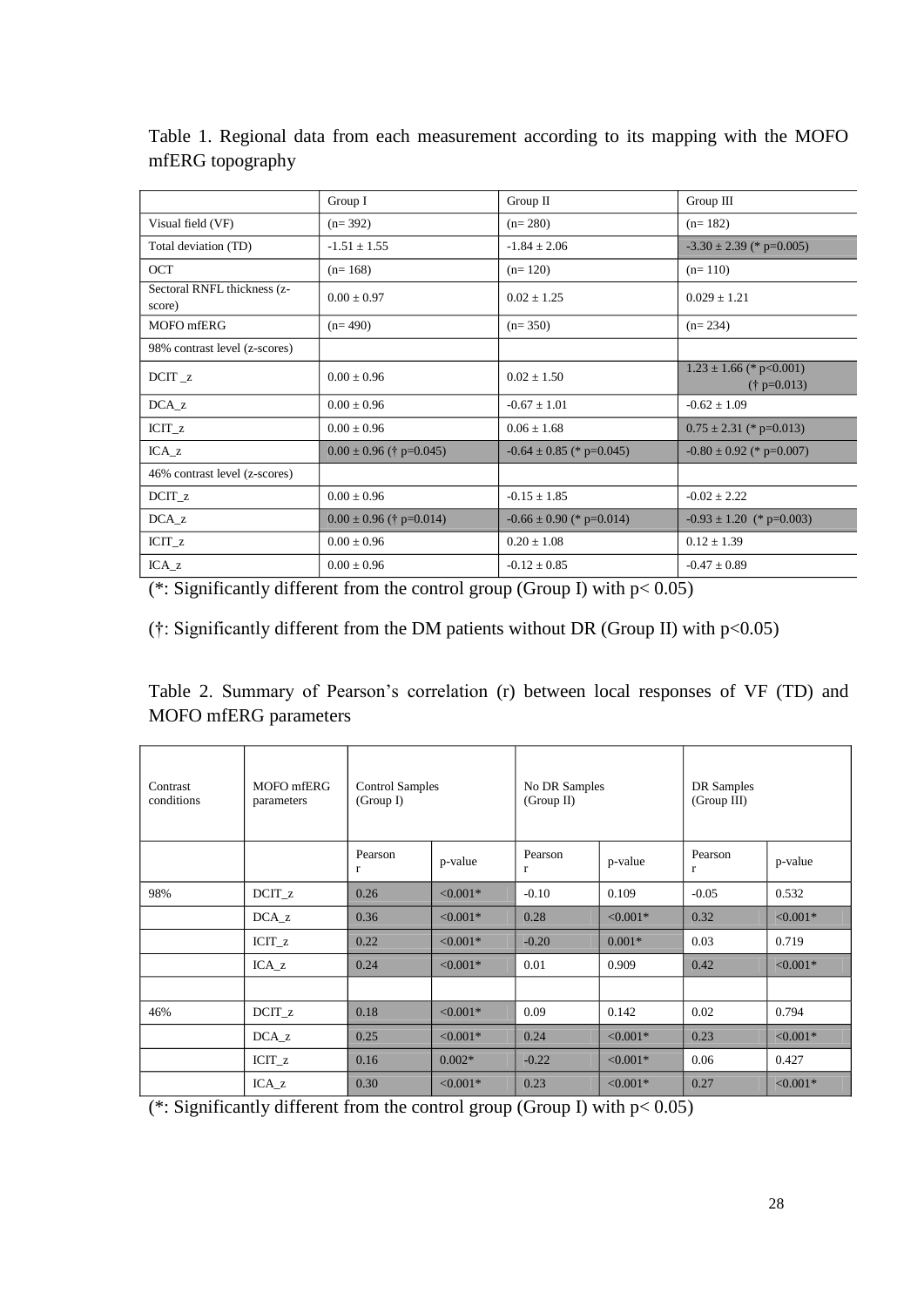score and MOFO mfERG parameters

| Contrast<br>conditions | MOFO mfERG<br>parameters | <b>Control Samples</b><br>(Group I) |          | No DR Samples<br>(Group II) |         | DR Samples<br>(Group III) |          |
|------------------------|--------------------------|-------------------------------------|----------|-----------------------------|---------|---------------------------|----------|
|                        |                          | Pearson<br>r                        | p-value  | Pearson<br>$\mathbf{r}$     | p-value | Pearson<br>r              | p-value  |
| 98%                    | DCIT <sub>z</sub>        | $-0.08$                             | 0.309    | $-0.09$                     | 0.330   | 0.18                      | 0.067    |
|                        | DCA z                    | 0.02                                | 0.799    | 0.13                        | 0.159   | 0.03                      | 0.770    |
|                        | ICIT <sub>z</sub>        | $-0.05$                             | 0.520    | $-0.06$                     | 0.492   | 0.04                      | 0.718    |
|                        | $ICA_z$                  | $-0.06$                             | 0.437    | $0.00\,$                    | 0.995   | 0.27                      | $0.005*$ |
|                        |                          |                                     |          |                             |         |                           |          |
| 46%                    | $DCIT_z$                 | $-0.08$                             | 0.331    | 0.07                        | 0.432   | 0.14                      | 0.139    |
|                        | $DCA_ z$                 | $-0.14$                             | 0.081    | $-0.00$                     | 0.968   | $-0.08$                   | 0.392    |
|                        | $ICIT_z$                 | 0.09                                | 0.233    | $-0.05$                     | 0.596   | $-0.00$                   | 0.966    |
|                        | $ICA_z$                  | $-0.20$                             | $0.008*$ | $-0.06$                     | 0.491   | $-0.15$                   | 0.128    |

| Contrast<br>conditions                                                                                                                                   | MOFO mfERG<br>parameters      | <b>Control Samples</b><br>(Group I)                                                       |          | (Group II)                                        | No DR Samples |                                                                                       | DR Samples<br>(Group III)    |  |
|----------------------------------------------------------------------------------------------------------------------------------------------------------|-------------------------------|-------------------------------------------------------------------------------------------|----------|---------------------------------------------------|---------------|---------------------------------------------------------------------------------------|------------------------------|--|
|                                                                                                                                                          |                               | Pearson<br>r                                                                              | p-value  | Pearson<br>r                                      | p-value       | Pearson<br>r                                                                          | p-value                      |  |
| 98%                                                                                                                                                      | $DCIT_z$                      | $-0.08$                                                                                   | 0.309    | $-0.09$                                           | 0.330         | 0.18                                                                                  | 0.067                        |  |
|                                                                                                                                                          | $DCA_z$                       | 0.02                                                                                      | 0.799    | 0.13                                              | 0.159         | 0.03                                                                                  | 0.770                        |  |
|                                                                                                                                                          | $ICIT_z$                      | $-0.05$                                                                                   | 0.520    | $-0.06$                                           | 0.492         | 0.04                                                                                  | 0.718                        |  |
|                                                                                                                                                          | $ICA_z$                       | $-0.06$                                                                                   | 0.437    | 0.00                                              | 0.995         | 0.27                                                                                  | $0.005*$                     |  |
|                                                                                                                                                          |                               |                                                                                           |          |                                                   |               |                                                                                       |                              |  |
| 46%                                                                                                                                                      | $DCIT_z$                      | $-0.08$                                                                                   | 0.331    | 0.07                                              | 0.432         | 0.14                                                                                  | 0.139                        |  |
|                                                                                                                                                          | DCA z                         | $-0.14$                                                                                   | 0.081    | $-0.00$                                           | 0.968         | $-0.08$                                                                               | 0.392                        |  |
|                                                                                                                                                          | $ICIT_z$                      | 0.09                                                                                      | 0.233    | $-0.05$                                           | 0.596         | $-0.00$                                                                               | 0.966                        |  |
|                                                                                                                                                          | $ICA_z$                       | $-0.20$<br>(*: Significantly different from the control group (Group I) with $p < 0.05$ ) | $0.008*$ | $-0.06$                                           | 0.491         | $-0.15$                                                                               | 0.128                        |  |
|                                                                                                                                                          |                               | MOFO mfERG parameters (z-scores)                                                          |          |                                                   |               | duration period, the VF mean deviation (dB), the RNFL thickness (um) and the averaged |                              |  |
|                                                                                                                                                          |                               | Control                                                                                   |          | DM patients without DR                            |               |                                                                                       | DM patients with NPDR        |  |
|                                                                                                                                                          | Plasma glucose level (mmol/L) | $(n=10)$ persons)                                                                         |          | $(n=10$ persons)                                  |               | $(n=30)$ persons)                                                                     |                              |  |
|                                                                                                                                                          |                               | $6.59 \pm 1.58$                                                                           |          | $11.42 \pm 4.14$ (* p=0.008)                      |               |                                                                                       | $10.15 \pm 3.55$ (* p=0.018) |  |
|                                                                                                                                                          |                               | $(n = 14$ persons)<br>------                                                              |          | $(n = 10$ persons)<br>$2.0$ (6.9 $\pm$ 6.9 years) |               | $(n = 32$ persons)<br>$1.0 (4.6 \pm 3.7)$ years)                                      |                              |  |
|                                                                                                                                                          |                               | $-1.46 \pm 1.15$                                                                          |          | $-2.01 \pm 1.97$                                  |               |                                                                                       | $-3.15 \pm 2.02$ (* p=0.017) |  |
|                                                                                                                                                          | RNFL average thickness (um)   | $(n = 14$ persons)                                                                        |          | $(n = 10$ persons)                                |               | $(n = 32$ persons)                                                                    |                              |  |
|                                                                                                                                                          |                               | $114.01 \pm 8.94$                                                                         |          | $114.91 \pm 12.34$                                |               | $113.26 \pm 10.98$                                                                    |                              |  |
|                                                                                                                                                          |                               | $(n=14$ persons)                                                                          |          | $(n = 10$ persons)                                |               | $(n = 32$ persons)                                                                    |                              |  |
|                                                                                                                                                          |                               |                                                                                           |          |                                                   |               |                                                                                       |                              |  |
|                                                                                                                                                          |                               | $0.00\pm0.70$                                                                             |          | $0.02 \pm 1.09$                                   |               | $0.42 \pm 1.39$                                                                       |                              |  |
| $(Mean \pm SD)$<br>Median of the rank of DM<br>duration<br>VF mean deviation (dB)<br>MOFO mfERG<br>98% Contrast level (z-scores)<br>$DCT_{Z}$<br>$DCA_z$ |                               | $0.00 \pm 0.72$                                                                           |          | $-0.67 \pm 0.78$                                  |               | $-0.59 \pm 0.83$                                                                      |                              |  |
| $ICIT_z$                                                                                                                                                 |                               | $0.00 \pm 0.69$                                                                           |          | $0.06 \pm 0.94$                                   |               | $0.21 \pm 1.15$                                                                       |                              |  |
| $ICA_z$                                                                                                                                                  |                               | $0.00 \pm 0.74$                                                                           |          | $-0.64 \pm 0.60$                                  |               |                                                                                       | $-0.62 \pm 0.66$ (* p=0.018) |  |
|                                                                                                                                                          |                               |                                                                                           |          |                                                   |               |                                                                                       |                              |  |
|                                                                                                                                                          |                               | $0.00\pm0.55$                                                                             |          | $-0.15\pm0.72$                                    |               | $0.05\pm0.94$                                                                         |                              |  |
|                                                                                                                                                          |                               | $0.00 \pm 0.71$                                                                           |          | $-0.66 \pm 0.49$                                  |               |                                                                                       | $-0.64 \pm 0.69$ (* p=0.013) |  |
| 46% Contrast level (z-scores)<br>$DCTT_z$<br>$DCA_z$<br>$ICIT_z$<br>$ICA_z$                                                                              |                               | $0.00 \pm 0.61$<br>$0.00 \pm 0.78$                                                        |          | $0.20 \pm 0.57$<br>$-0.12 \pm 0.39$               |               | $-0.01 \pm 0.68$<br>$-0.38 \pm 0.48$                                                  |                              |  |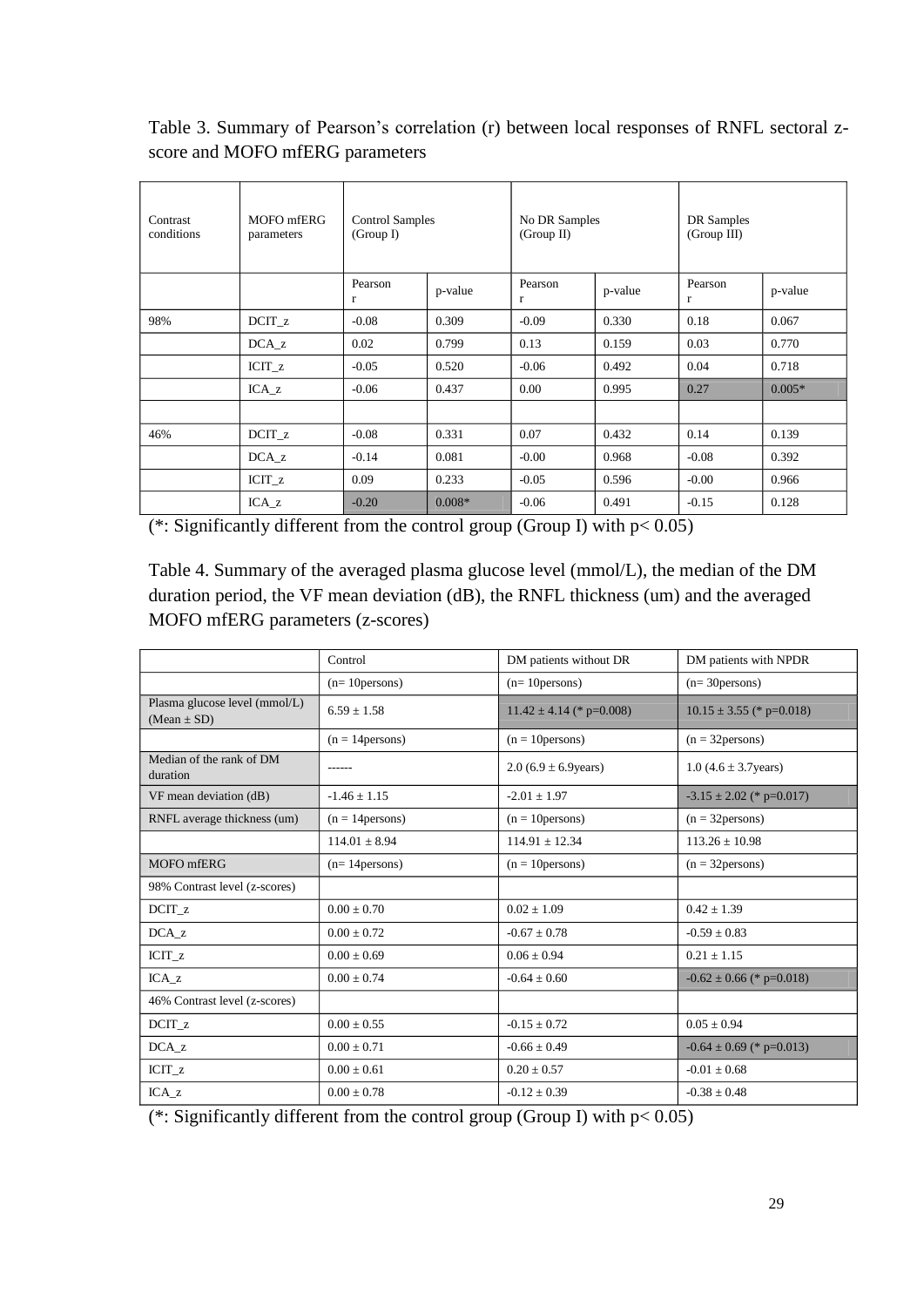**Fig. 1** MOFO mfERG resultant waveforms. The measurement of amplitudes and implicit times of DC and IC are also shown.



**Fig. 2** Mapping between the data of the mfERG, VF test and OCT RNFL profile. Left side: Mapping of the overlays between the mfERG topography and the VF test spots.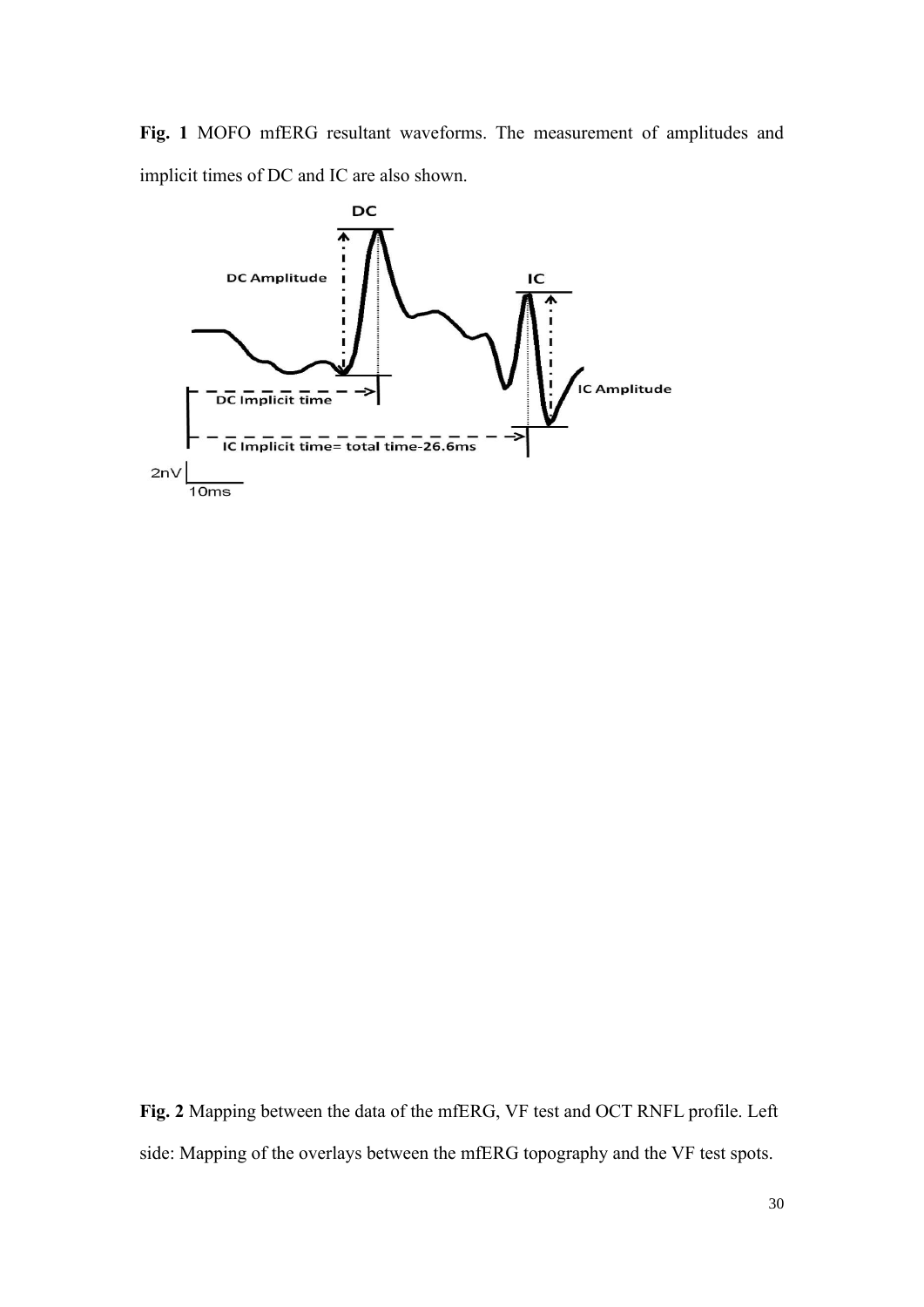Right side: The sectoral RNFL profile measured by the OCT. Colour indication: Through mapping the VF test spots with the corresponding sectoral RNFL thickness according to the studies by Garway-Heath et al. [44,45], the regional mfERG data could be matched with the corresponding RNFL thickness (the central red cross represents the fixation point of the mfERG and VF assessments)

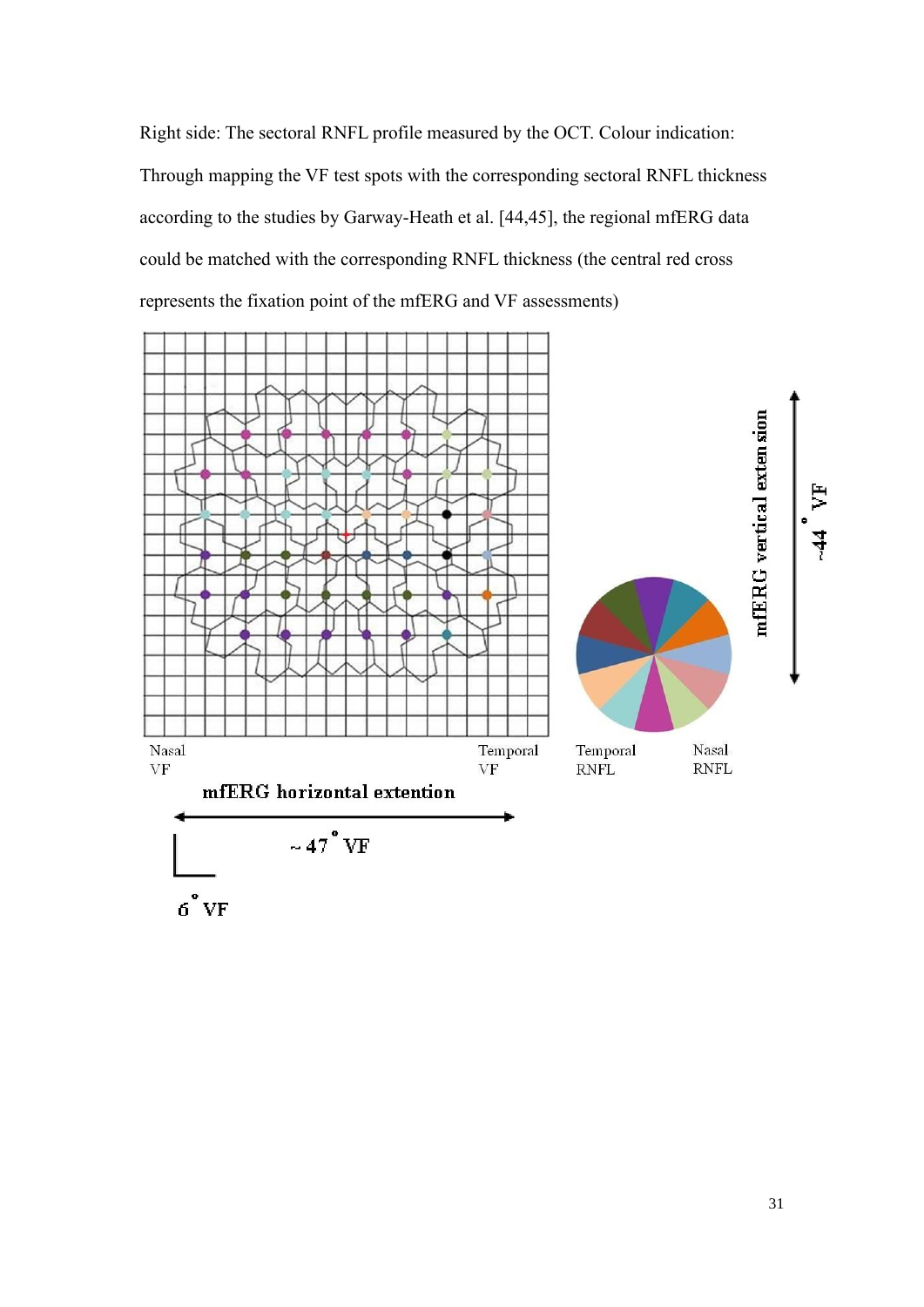

Fig. 3 Correlation between the local responses of the VF (TD) and DCA z of the MOFO mfERG at 98% and 46% contrast conditions for Groups I, II and III